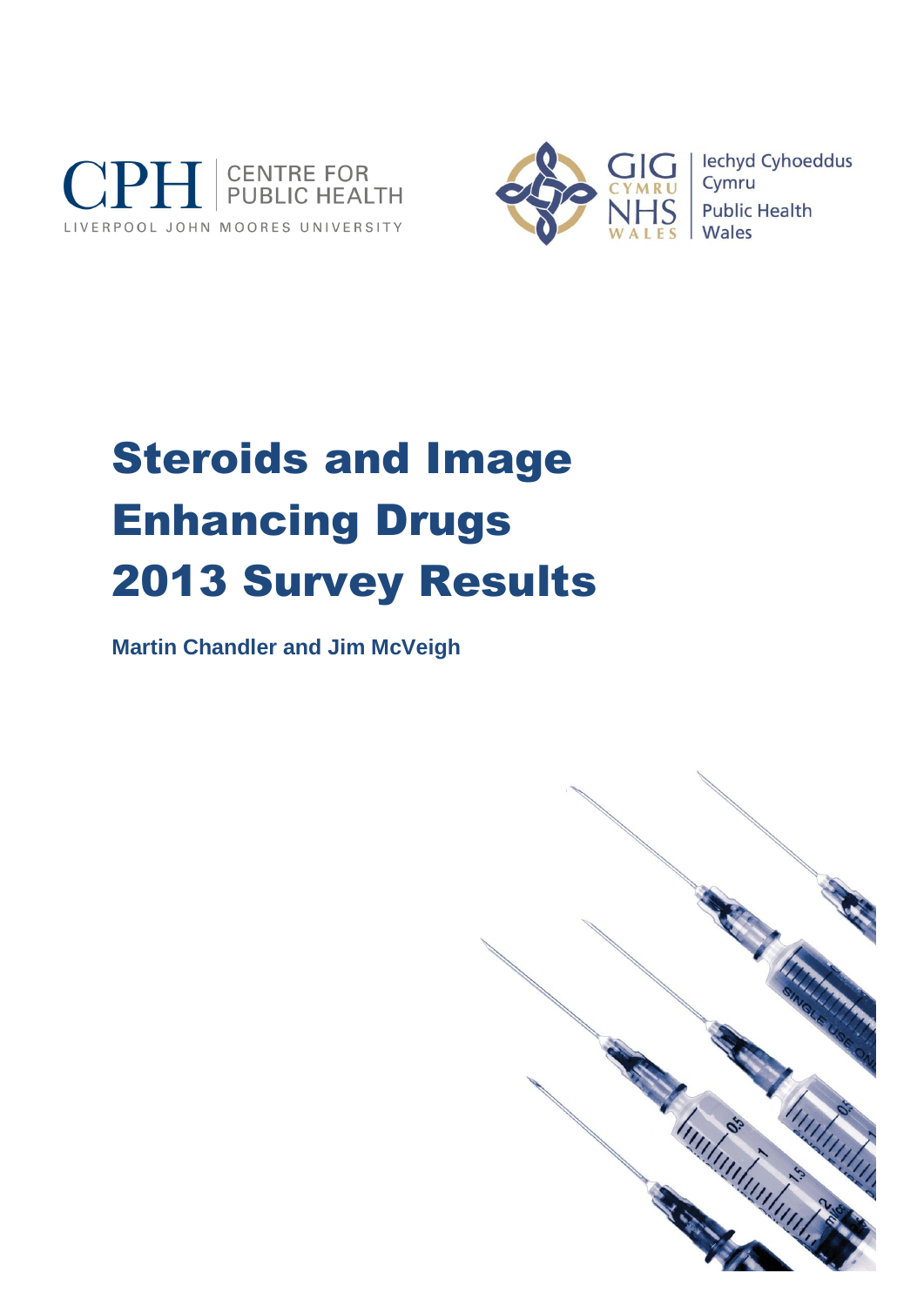# **CPH** ELERGIE FOR

LIVERPOOL JOHN MOORES UNIVERSITY

Centre for Public Health Faculty of Education, Health and Community Liverpool John Moores University 2<sup>nd</sup> Floor Henry Cotton Building 15-21 Webster Street Liverpool L3 2ET t: 0151 231 4542 e: m.chandler@ljmu.ac.uk w: cph.org.uk



| lechyd Cyhoeddus Cymru **Public Health** Wales

Public Health Wales Health Protection Temple of Peace and Health Cathay's Park **Cardiff** CF10 3NW e : admin@siedsinfo.co.uk w: publichealthwales.org/substancemisuse

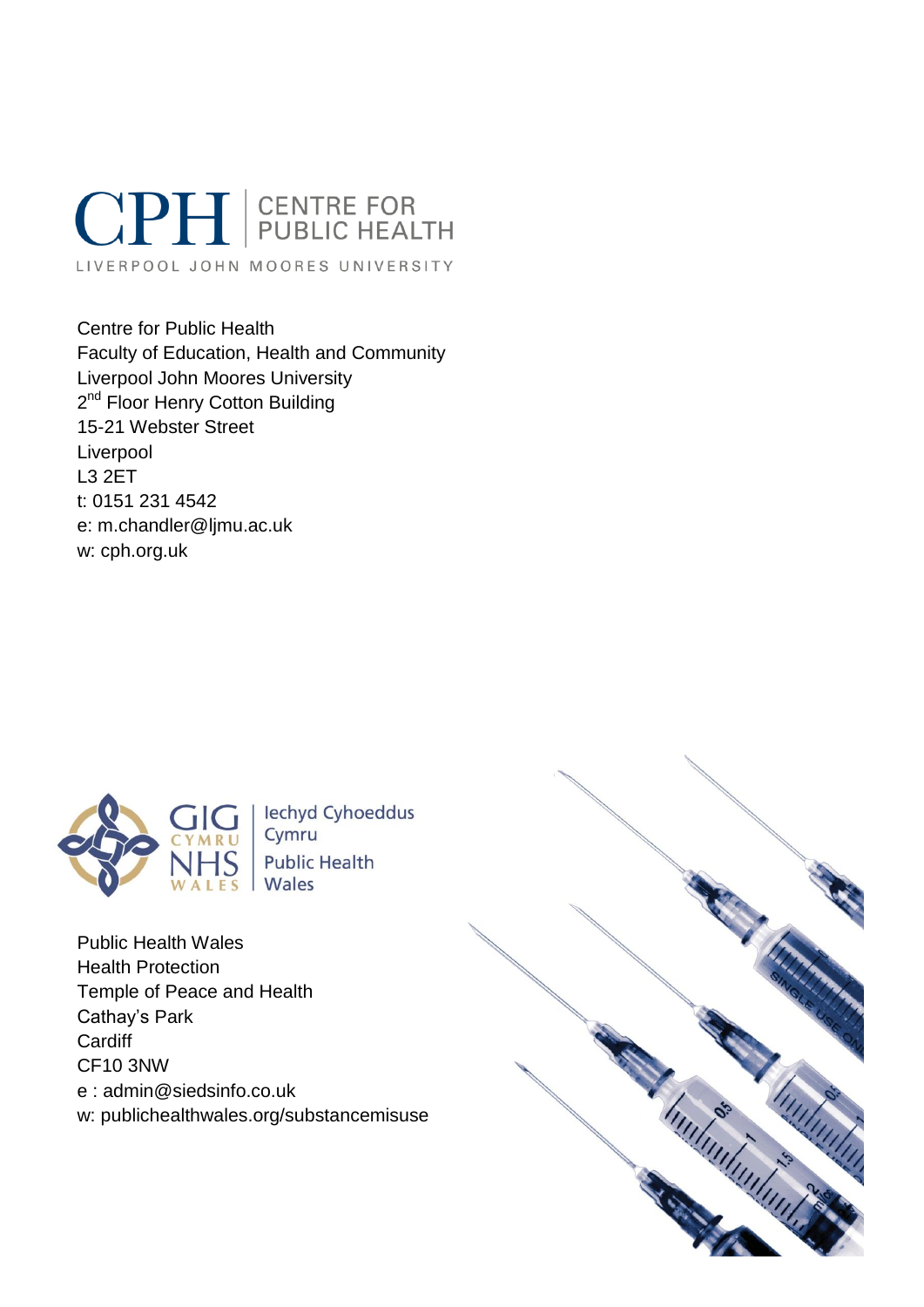# **1: Background**

#### **1.1: Introduction**

The use of Steroids and Image Enhancing Drugs (SIEDs) for the purposes of physical enhancement is not new. Historical evidence shows the use of both herbal preparations and extracts from animal sources across all cultures since the beginning of civilisation<sup>14</sup>. From the ingestion of animal testis to treat impotence in 140 BC<sup>28</sup> to the more recent use of peptide hormones to stimulate changes in skin pigmentation<sup>12</sup>; the use of enhancement drugs by people seeking to improve their physique or appearance has long been an integral part of human culture.

In particular, the use of anabolic steroids, for the purpose of enhancing both physical appearance and athletic performance, has a long history, allegedly going back to the Berlin Olympics in 1936<sup>28</sup>. Whilst the early investigations into the synthesis of anabolic steroids focused largely on therapeutic use for a variety of conditions such as male hypogonadism, the use of these drugs to enhance athletic performance followed quite quickly<sup>28</sup>. Since that time; there has been a marked increase in the number of drugs that purport to offer some form of human enhancement. The use of anabolic steroids has been supplemented *inter alia* with the use of peptide hormones (ie: human growth hormone, Melanotan), diuretics (ie: Spironolactone), 'fat burners' (ie: clenbuterol) and anti-oestrogens (ie: Tamoxifen, Letrozole)<sup>14</sup>. Many of these drugs were developed for therapeutic use and subsequently re-purposed for their supposed human enhancement qualities, or to combat some potential side-effects from other drugs. The current market for these drugs is vast and growing. The range of available SIEDs now includes new and emerging drugs, such as novel peptide hormones, for which there is little clinical evidence on efficacy or safety. This burgeoning market attracts people who do not see themselves as drug users and manufacturers, including illicit 'Underground Laboratories' (UGLs) happy to serve this market for profit<sup>14</sup>. The illicit manufacture of these drugs raises serious issues of quality and sterility, with many products found to contain substances and/or dose strengths, other than those listed on the label, as well as bacterial contamination; a particular concern with injectable preparations<sup>14</sup>.

It is difficult to determine precisely how this market has grown in the UK, there is a paucity of reliable data and much of the existing evidence is equivocal.

"*Determining when steroid use became commonplace within the general population of the United Kingdom is problematic, because, until 1992, reports were largely anecdotal or informal and limited in scope. It appears, however, that by the mid-1960's the use of steroids was an accepted practice in weightlifting and bodybuilding (including those at an amateur level). During the 1980's a number of reports began to appear about the use of these drugs in "health and fitness clubs", supplemented by a small informal survey in a gym in the West of Scotland along with a series of investigative reports in The Times newspaper that highlighted a "thriving" black market in "buying and selling of anabolic steroids … in British gymnasiums and health and fitness centres*" (Evans-Brown & McVeigh, 2009a).

Robust evidence around the current prevalence of self-directed SIED use in the UK is poor. The best available evidence nationally, lies in the Crime Survey for England & Wales (formerly the British Crime Survey)<sup>10</sup>. The most recent data for 2012/13 reports 271,000 people having used anabolic steroids 'ever' in their lifetime and 59,000 in the past year<sup>10</sup>. Further evidence from established local monitoring systems in needle and syringe programmes (NSPs), as well as anecdotal information from NSPs across the UK, suggests a rise in new client presentations for the use of SIEDs<sup>1,32</sup>. However, it is difficult to determine the true prevalence of self-directed SIED use based on the available data. The Crime Survey suffers methodological issues as it relies wholly on self-report via interviews, with the drug use section being a self-completed questionnaire at the end of the interview. Whilst the questionnaire is completely confidential, it remains debatable how open people will be about their own drug use<sup>37</sup>. Local monitoring systems may offer more robust data, but extrapolating that data to the wider population is difficult and may not produce reliable estimates.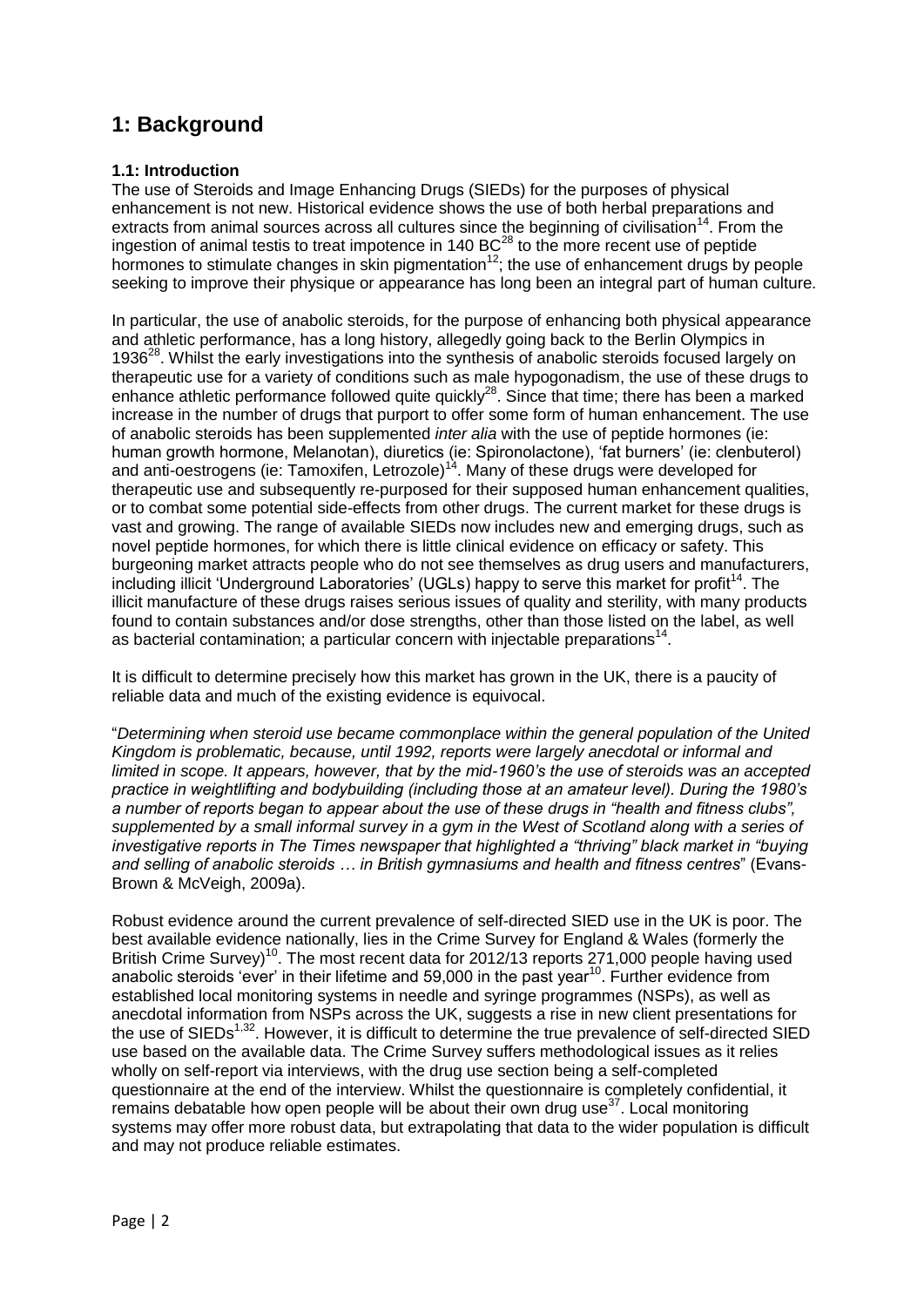Whilst it is difficult to estimate the prevalence of SIED use nationally in any reliable manner, it would still appear that more people are presenting to NSPs for SIED use than in previous years<sup>1,32</sup>. This apparent change in client-base represents a significant challenge for healthcare practitioners in NSPs. Frontline staff are often ill-equipped to respond to the needs of this group as the use of SIEDs typically involves drugs that NSP practitioners have little formal knowledge about. There is evidence to suggest that many people are using drugs that are not genuine pharmaceutical preparations<sup>14</sup>, often with complex drug regimens involving the use of several drugs simultaneously<sup>28,36</sup>, in complex drug regimens for which there is no clinical evidence. There exists a robust body of clinical evidence, for the therapeutic use of genuine pharmaceutical preparations of these drugs, with demonstrable efficacy and safety when used at therapeutic doses and under clinical supervision. However, studies have shown that self-medicating SIED users may use doses far in excess of therapeutic guidelines $^{24,35,36}$ .

The available clinical and academic evidence-base around the self-directed use of SIEDs is extremely limited and, in isolation, is often of little practical value when designing enhanced services for this client group. There is a paucity of robust baseline evidence on typical patterns of use and the pharmacological effects of high doses or the complex, polydrug, regimens. Whilst it is known there are potential health risks associated with these drugs<sup>1</sup> and with the injecting process<sup>21</sup>, there is little evidence to show how many people who self-medicate with SIEDs actually experience specific adverse effects, what those adverse effects are and how users seek to avoid or resolve them. Without this baseline information, it is difficult to develop healthcare services to respond to the needs of SIED users. Recent studies have highlighted potential  $c$ ardiovascular risks in long-term users<sup>35</sup> and a potential risk of blood borne virus (BBV) transmission within this group, similar to that found in opiate injectors<sup>21</sup>. Anecdotal information suggests a growing cohort of younger people using SIEDs and in some cases, also using psychoactive drugs such as cocaine, ecstasy, ketamine and the newer emerging drugs such as mephedrone, as well as alcohol.

In order to better understand and evidence these public health issues and better equip individual users and relevant health services to reduce risks and harm, Public Health Wales, with the support of Welsh Government, commissioned collaborative work with the Authors at Centre for Public Health, Liverpool John Moores to develop the SIEDs online survey. This is an ongoing collaboration and survey which aims to develop our understanding over time.

#### **1.2: Methodology**

A 51 question survey was constructed using the Bristol Online Survey Tool (BOS). This is an online resource made available to Universities across the UK and widely used in research [\(http://www.survey.bris.ac.uk\)](http://www.survey.bris.ac.uk/). The BOS tool allows for a variety of question formats and data can be downloaded in several formats to suit widely used analytical software.

Ethical approval for the survey was obtained via the Liverpool John Moores University Research Ethics Committee.

The survey was drafted by Martin Chandler at the Centre for Public Health at Liverpool John Moores University and subsequently refined following feedback from Health Protection Division, Public Health Wales. Following completion of ethical approval and review the survey link went live on 10<sup>th</sup> July 2013 and was closed at midnight on the  $12<sup>th</sup>$  November 2013.

The survey was disseminated via online forums dedicated to weight training and/or the use of SIEDs (UK-Muscle, Testosterone Muscle, Muscle Talk) and via NSPs engaging with SIED users. We developed simple business cards with links to both the online survey and to the SIEDSINFO information website, developed by Public Health Wales. Some SIED users are known to keep their SIED use from family, friends or colleagues; for this reason survey and website links were provided as both simple URLs and as QR codes, to enable participants to respond or access the website via smartphones. The business cards did not advertise the nature of the study or the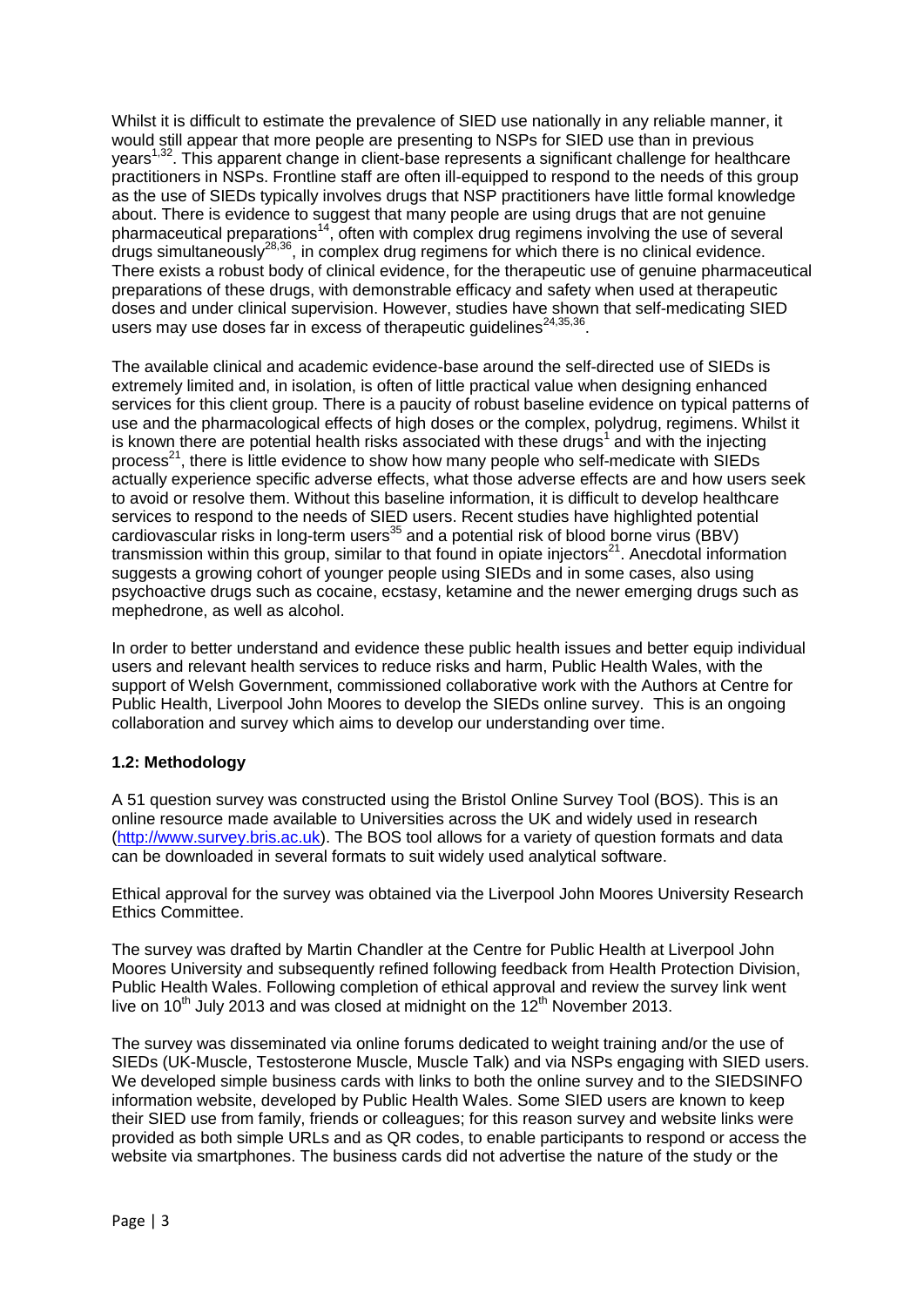website as they were to be handed out via NSPs following personal discussion with the client by NSP staff.

#### Telephone Interviews

Follow-up telephone interviews were conducted with some participants during March 2014, following consent provided via the online survey. Interviews were conducted by Martin Chandler and recorded. The interviews provided additional information around the patterns of use, reasons for initiating use and around any adverse effects experienced by participants as a result of their SIED use.

#### **1.3:Participants**

A total of 101 people took part in the survey; 7 participants were from outside the UK/Eire and therefore removed from analyses. Participants were aged between 16-56 years old, with a mean age of 32.5 years. Of the 94 UK and Eire participants analysed; 15 (15.9%) were female and 79 (84.0%) were male.

#### Telephone Interviews

Initially, 31 participants indicated consent to follow-up interviews via the online survey. In total, 8 participants completed the follow-up interviews, with the remainder having subsequently declined or failed to respond to any communication.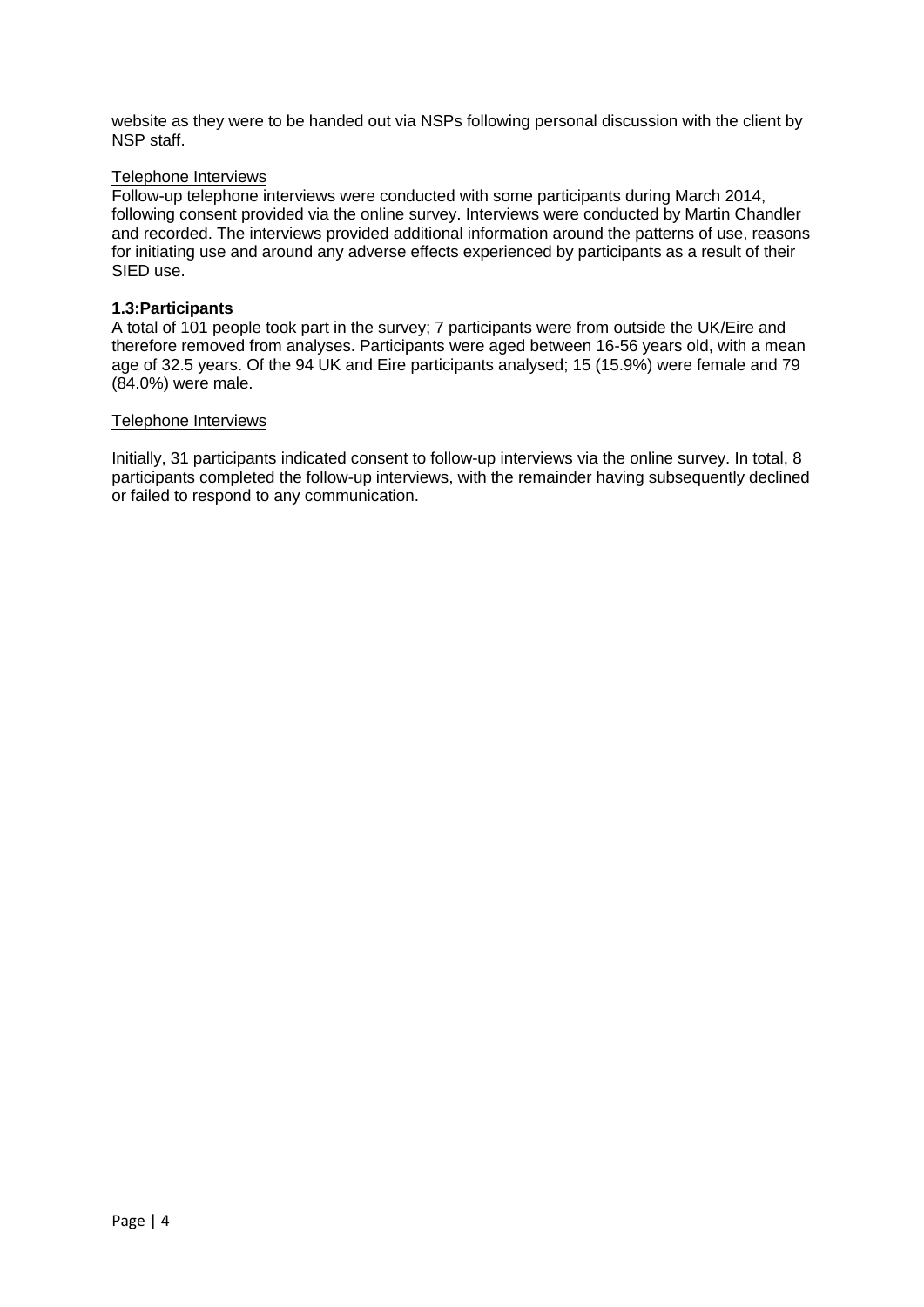## **2: Results: Key Public Health Issues**

(Based on 94 UK and Eire participants)

# **2.1: Age of first use**

#### **What do we know?**

There is a lack of research around the epidemiology of SIED use, especially with regard to use amongst younger people. Anecdotal information from NSPs across the UK suggests an increase in presentations for SIED use amongst 18-24 year olds but there is little evidence to support this nationally. A Home Office survey reports an estimated 17,000 people between the ages of 16-24 using anabolic steroids in the year 2012/13<sup>10</sup> but does not report age of first use. The same study reports no change in the proportion of 16-24 year olds reporting use of anabolic steroids 'in the last year' from 2002/03 to 2012/13. Limited UK research from 20 years ago showed approximately a third of study participants initiating steroid use in their teens<sup>28</sup>. Further data from the NatCen survey, "Smoking, drinking and drug use among young people in England in 2011" shows 0.6% of boys aged 11-15 (from a sample of 3,138) reporting use of anabolic steroids in that year<sup>17</sup>. It should be noted that the NatCen survey is a self-report questionnaire delivered through schools and as such may not be a truly accurate reflection. Further evidence suggests the median age of first use is between 22 and 24 years old $^{36}$ .

User opinion, as reported through discussion groups and forums, frequently suggests waiting until natural testosterone levels start to drop (typically suggested as being over the age of 21), in order to maximise use of naturally occurring testosterone which, in males, peaks around the late teens and early twenties, before initiating anabolic steroid use. Typically, the same user groups suggest that using anabolic steroids at an early age could potentially disrupt sexual function or natural testosterone production in the future. However, whilst there is evidence to show disruption of sexual function and testosterone production following use of anabolic steroids<sup>19</sup> there is no clinical evidence to show any increased effect dependent on age of first use. However, it should be noted that this is likely due to a lack of studies being performed, rather than a suggestion that age of first use is not a concern.

Anecdotal information further suggests people typically use oral anabolic steroids before moving on to injectable preparations, so we would expect to see younger participants reporting a younger age of first use for oral preparations, although this is not reliably supported by the literature.

#### **What does the survey show?**

The survey shows that, for both oral and injectable anabolic steroids; the majority of participants first started using between the ages of 18-29, with approximately a third starting their first cycle by the age of 24. However, in both cases, there are a small number of participants reporting first use below the age of 18.

Seventy participants (74.5%, n=94) reported having used both oral and injectable anabolic steroids (the data do not show whether this was simultaneously), nine (9.6%, n=94) reported only having used orals and four reported only having used injectables. Twenty-eight (40%, n=70) participants who reported ever using both oral and injectable anabolic steroids, reported a younger age of first use for oral anabolic steroids. However, three participants reported a younger age of first use for injectable anabolic steroids (4.3%, n=70).

Telephone interviews with older SIED users revealed a common theme of concern about younger people using SIEDs. Several participants commented on conversations they had with younger users, in which they attempted to explain the potential harms or to lead the younger person away from cycles they felt were ill-advised. However, many commented that younger people were not receptive to advice and simply wanted to get results as fast as possible.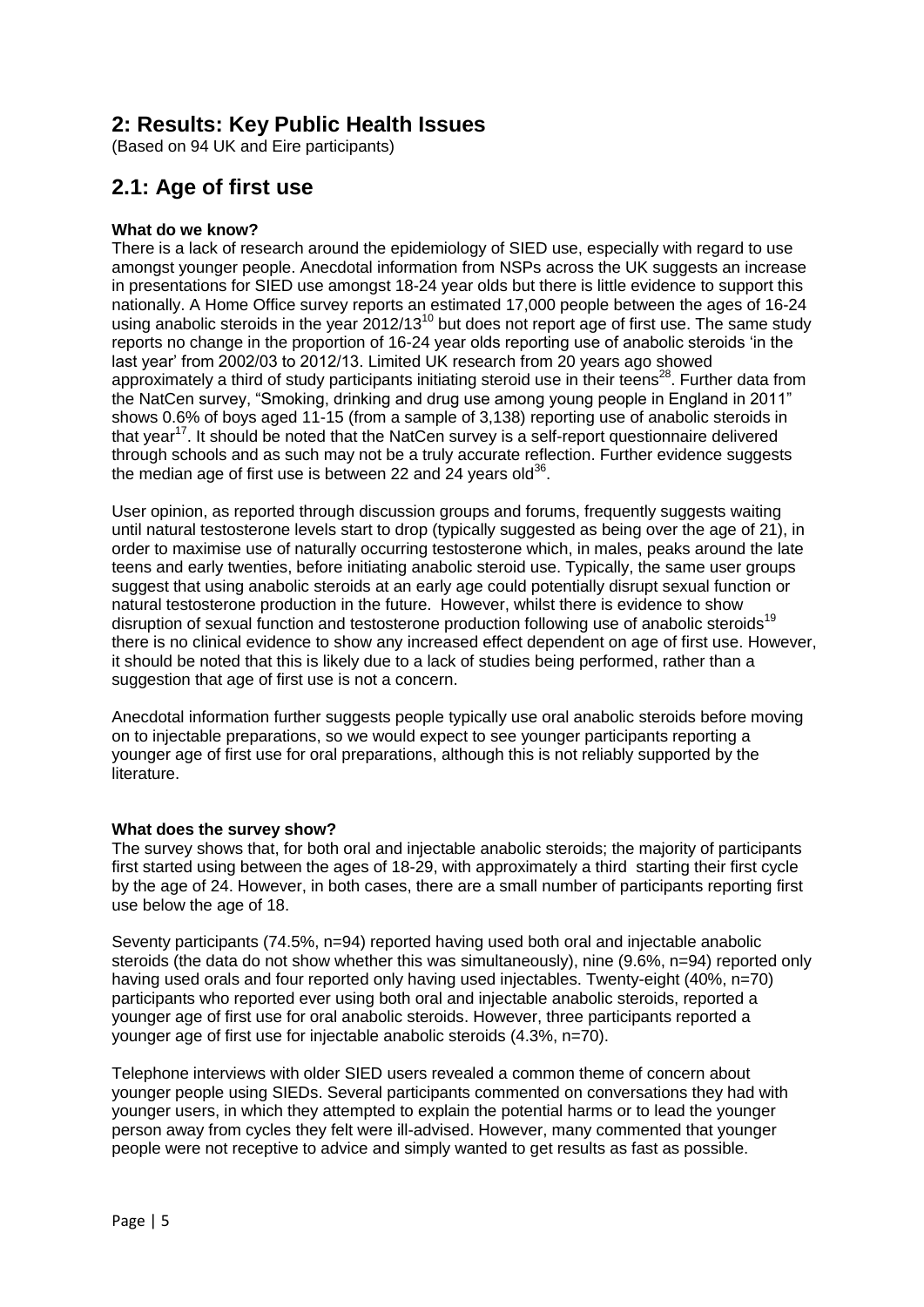One participant commented;

*"I think kids take too much without putting the work ethic in, if you can't grow muscle naturally you won't grow muscle with steroids"*

Another participant commented:

*"I know a young guy, 18, who nearly lost his liver – two years on Dianabol. What do you say to someone like that?"*

These statements were typical of older users, all of whom felt that there exists a population of younger users, willing to take much larger doses, for longer periods, with scant knowledge or understanding of, or concern for, the potential side-effects.

#### **Key Points:**

Whilst there is no direct clinical evidence to support greater harms as a result of initiating anabolic steroid use at a younger age (below 24), it should be noted that there is a lack of studies on younger people using the supra-physiological doses typical of self-directed anabolic steroid users. What studies there are examining the use of anabolic steroids in younger populations, relate to their therapeutic use to treat specific conditions, such as hypogonadism. It is difficult to extrapolate from clinical studies using a limited and therapeutic pharmacopeia, in populations with pre-existing medical conditions to a wider population of (presumably) healthy people using much higher doses and often using several drugs simultaneously. However, the human body is still developing at this stage and the indiscriminate use of powerful hormonal drugs, usually illicitly sourced and of highly variable quality and sterility, does at least offer the potential for long-term harm based on the limited evidence available for older anabolic steroid  $^{-}$ users $^{1}$ .

Based on user group information from forums and user literature, it is commonly accepted amongst this population that it is important to develop naturally as much as possible before turning to anabolic steroids and associated drugs. This is frequently defined as training and dieting appropriately for a period of two years or more before considering SIED use, with many sources suggesting it is best to wait until testosterone levels start to drop (commonly cited as 23 years or older). But it is common to find user discussions in which younger users express a desire to use anabolic steroids in order to reach a desired goal faster, despite advice from more experienced users suggesting that the desired results will take longer than expected, even with anabolic steroid use. Some younger users then, may have expectations of their drug use that will not be met and in some cases this leads to increased use, both through higher doses and longer cycles, rather than focusing on the more important aspects of training and nutrition.

#### **Oral Anabolic Steroids**

A total of 80 people (85.1%, n=94) admitted using oral anabolic steroids. Of these, 18 (19.1%, n=94) were 20 years old or younger at first use, with 9 of these 18 or under. The youngest reported age of first use of oral anabolic steroids was 14.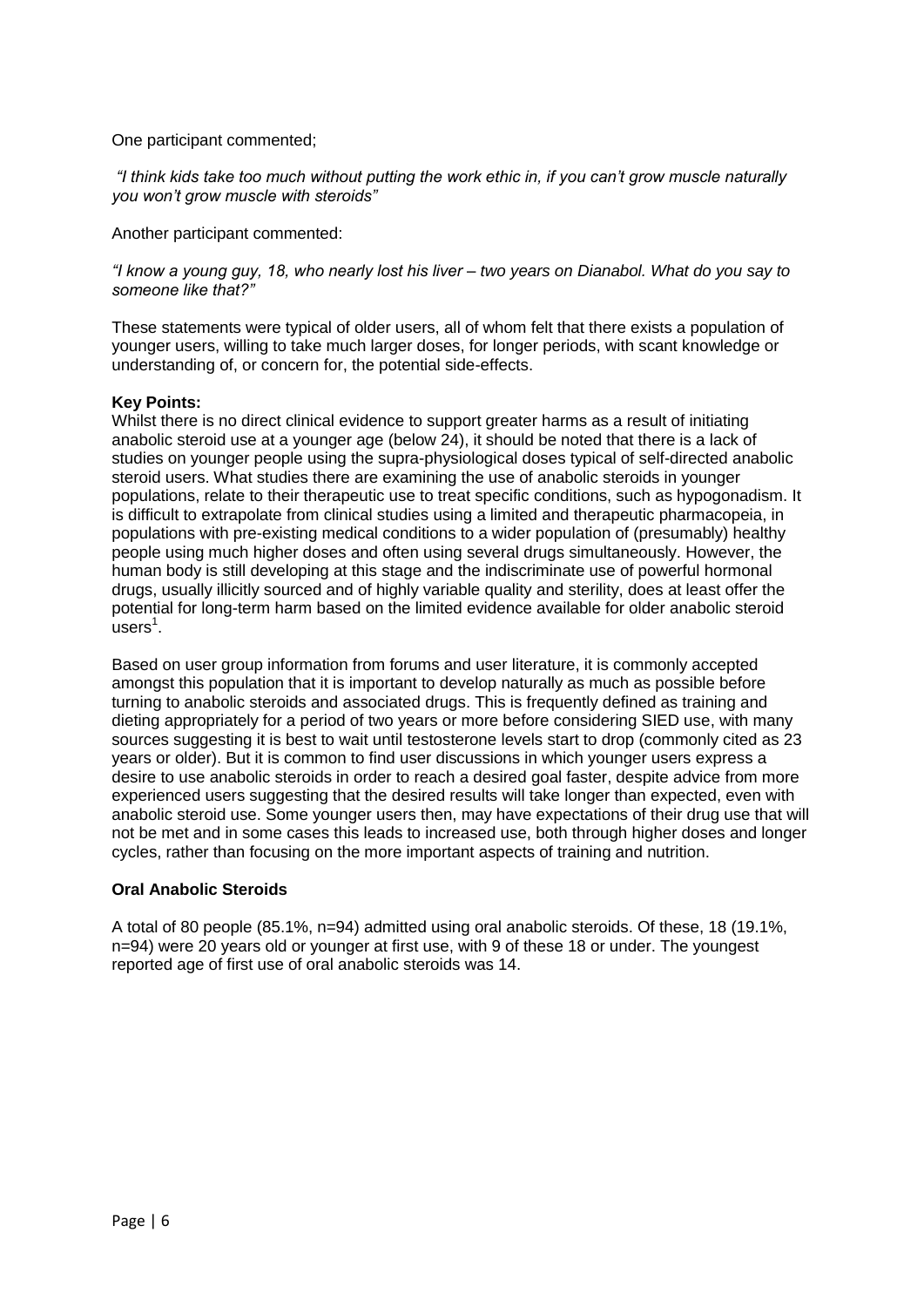

**Figure 1: Reported age of first use of oral anabolic steroids**

#### **Injectable Anabolic Steroids**

Seventy-four participants (78.7% of the total cohort) reported having used injectable anabolic steroids. Of these, 11 (11.7% n=94) were 20 years old or younger at first use, with 6 of these 18 or under. The youngest reported age of first use of injectable anabolic steroids was 15.



**Figure 2: Reported age of first use of injectable anabolic steroids**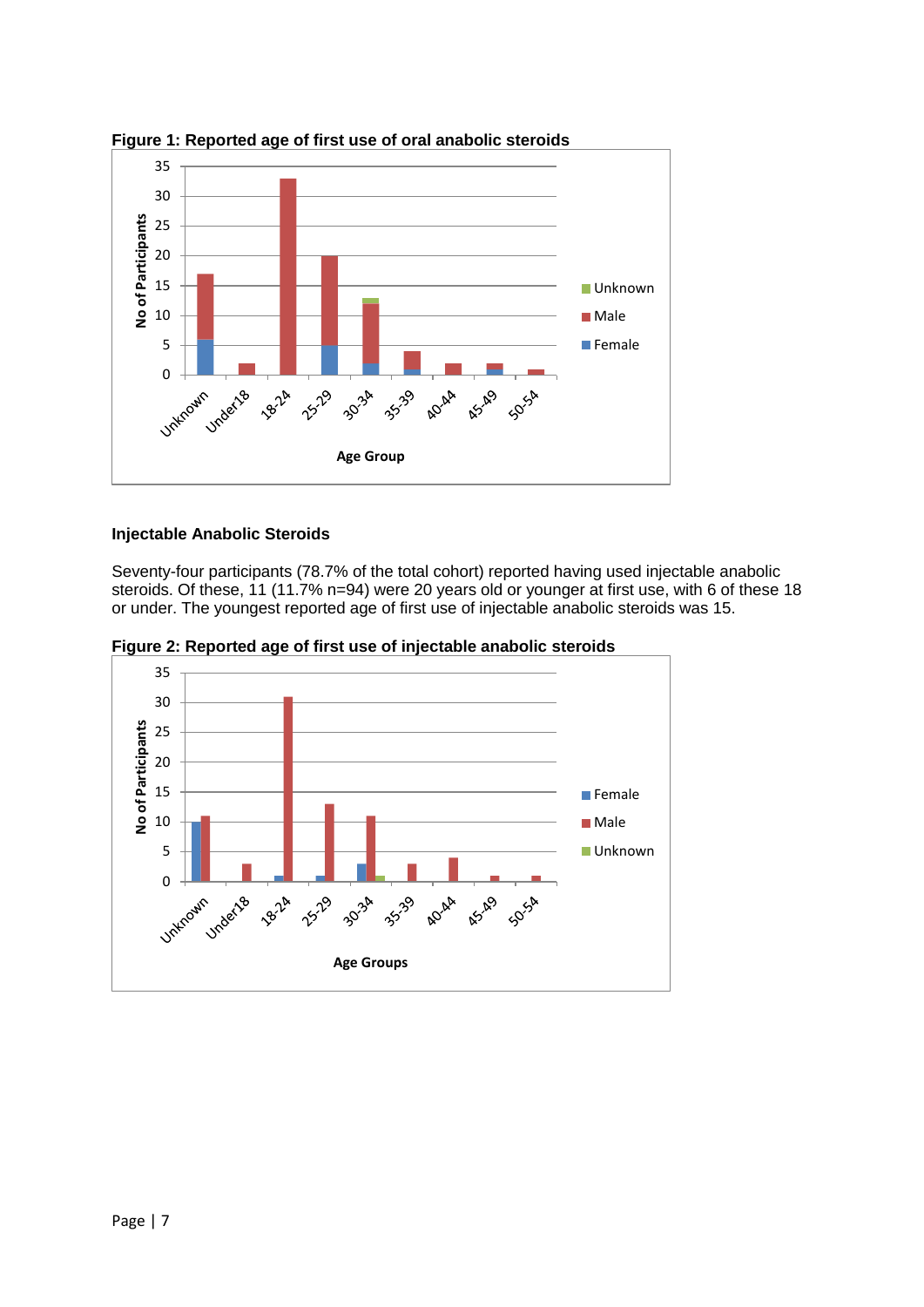# **2.2: Types of SIED used**

#### **What do we know?**

There is evidence to show extensive polydrug use amongst SIED users  $36,14$ . Typical drug regimens can include the use of two or more anabolic steroids (often a mixture of both oral and injectable preparations), as well as a range of ancillary drugs to provide further enhancement properties (ie: human growth hormone) or to combat side-effects (ie: aromatase inhibitors or Selective Estrogen Receptor Modulators – SERMs). User forums devote a great deal of space to lengthy discussions on the relative merits of various drug combinations and user literature provides many examples of complex drug regimens. This is despite the absence of any reliable and comprehensive evidence to support any enhanced effect from the simultaneous use of several drugs. The use of ancillary drugs besides anabolic steroids is an area of concern; there are a number of relatively new drugs emerging, primarily injectable peptide hormones, many of which have limited clinical evidence on their safety and efficacy in humans. Some of these drugs are sold exclusively as "research chemicals", not intended for human use. There are therefore legitimate concerns that some people are taking drugs with little or no available knowledge on the potential adverse effects<sup>14</sup>. In particular, we have little or no data on the potential long-term effects or the effects of long–term use, nor do we have any data on the effects or side-effects of using several SIEDs together simultaneously.

#### **What does the survey tell us?**

Anabolic steroids are clearly the primary drug used, with 85.1% (n=94) of participants reporting ever using oral anabolic steroids and 79.8% (n=94) reporting ever using injectable anabolic steroids. However, a significant proportion of participants reported the use of other drugs, including injectable peptide hormones such as growth hormone and insulin, as well as a variety of oral preparations, including the use of DNP, a drug taken for its fat loss properties which has been associated with several deaths<sup>14</sup>.

#### **Key points**

Typically, SIED users employ a range of drugs simultaneously (known as 'stacking') in, often complex, drug regimens extending over a period of weeks or months (the 'cycle'). Whilst there are limited data to show the efficacy of specific drugs being used together, for instance the use of Tamoxifen and/or clomiphene to combat the onset of gynaecomastia caused by the use of anabolic steroids<sup>5,23</sup>; there are several drugs available that have little or no evidence of their effects in humans. Where evidence does exist, it is usually in relation to specific clinical trials with small populations of people suffering specific conditions. It is not possible to adequately extrapolate such data to a non-clinical population and in any case, limited clinical trial evidence is not sufficient to demonstrate how safe a product may be. Furthermore, many of these products are sold as research chemicals, not intended for human use. There exists the possibility that such products may not be sterile or may be adulterated, either deliberately with other chemicals, or inadvertently as a result of poor manufacturing processes<sup>14</sup>. This is a particular concern with injectable preparations as they bypass many of the body's natural defences.

The use of a wide range of ancillary drugs is therefore a public health concern; further research is required to examine patterns of use and what adverse effects, if any, people are suffering as a result of their use. This survey did not specifically examine the range of drugs used in specific cycles, but this will be addressed in future iterations of the survey. Further research is required into patterns of use and the potential harms of SIED polydrug regimes.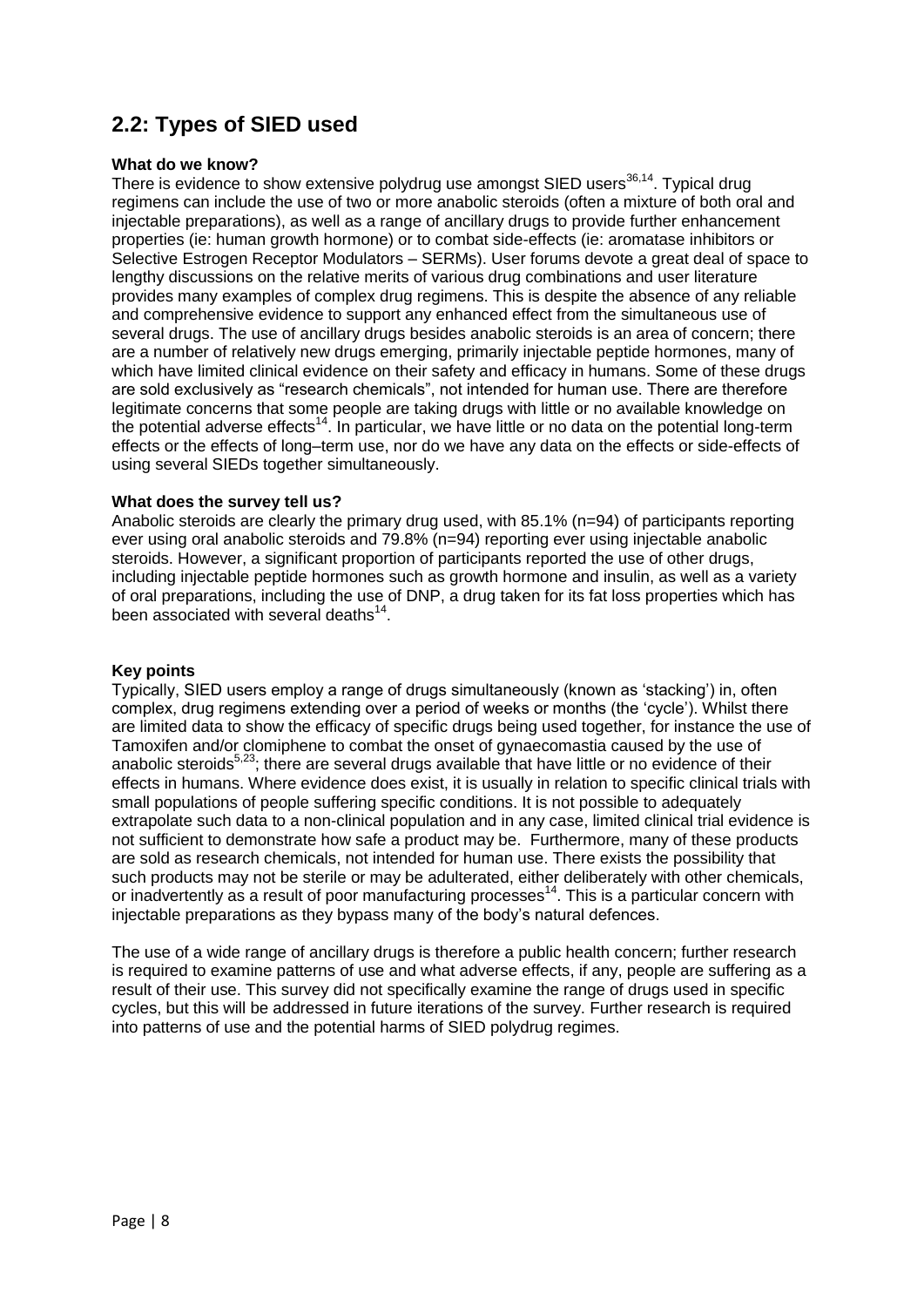|                                                | No. | ℅    |
|------------------------------------------------|-----|------|
| <b>Human Growth Hormone (HGH)</b>              | 21  | 22.3 |
| <b>Insulin-like Growth Factor (IGF-1)</b>      | 4   | 4.3  |
| <b>Mechano Growth Factor (MGF)</b>             |     | 2.1  |
| <b>Growth Hormone Releasing Peptide (GHRP)</b> | 11  | 11.7 |
| <b>Insulin</b>                                 | q   | 9.6  |
| <b>Melanotan</b>                               | 16  | 17.N |

#### **Table 1: Peptide Hormones : 'Used in the last 12 months' (n=94)**

#### **Table 2: Ancillary Oral 'Anti side-effect' Drugs: 'Used in the last 12 months' (n=94)**

|                                           | No. | ℅    |
|-------------------------------------------|-----|------|
| <b>Tamoxifen (Nolvadex)</b>               | 42  | 44.7 |
| <b>Clomiphene (Clomid)</b>                | 25  | 26.6 |
| <b>Aromatase Inhibitors</b>               | 35  | 37.2 |
| <b>Human Chorionic Gonadotropin (HCG)</b> |     | 7.4  |

### **Table 3: Other Ancillary Drugs: 'Used in the last 12 months' (n=94)**

|                                  | No. | ℅    |
|----------------------------------|-----|------|
| <b>Clenbuterol</b>               | 34  | 36.2 |
| <b>DNP</b>                       | 20  | 21.3 |
| <b>Thyroid Hormones (T3, T4)</b> | 23  | 24.5 |
| <b>Ephedrine</b>                 | 30  | 31.9 |
| <b>Diuretics</b>                 | 8   | 8.5  |
| <b>Viagra/Cialis</b>             | 27  | 28.7 |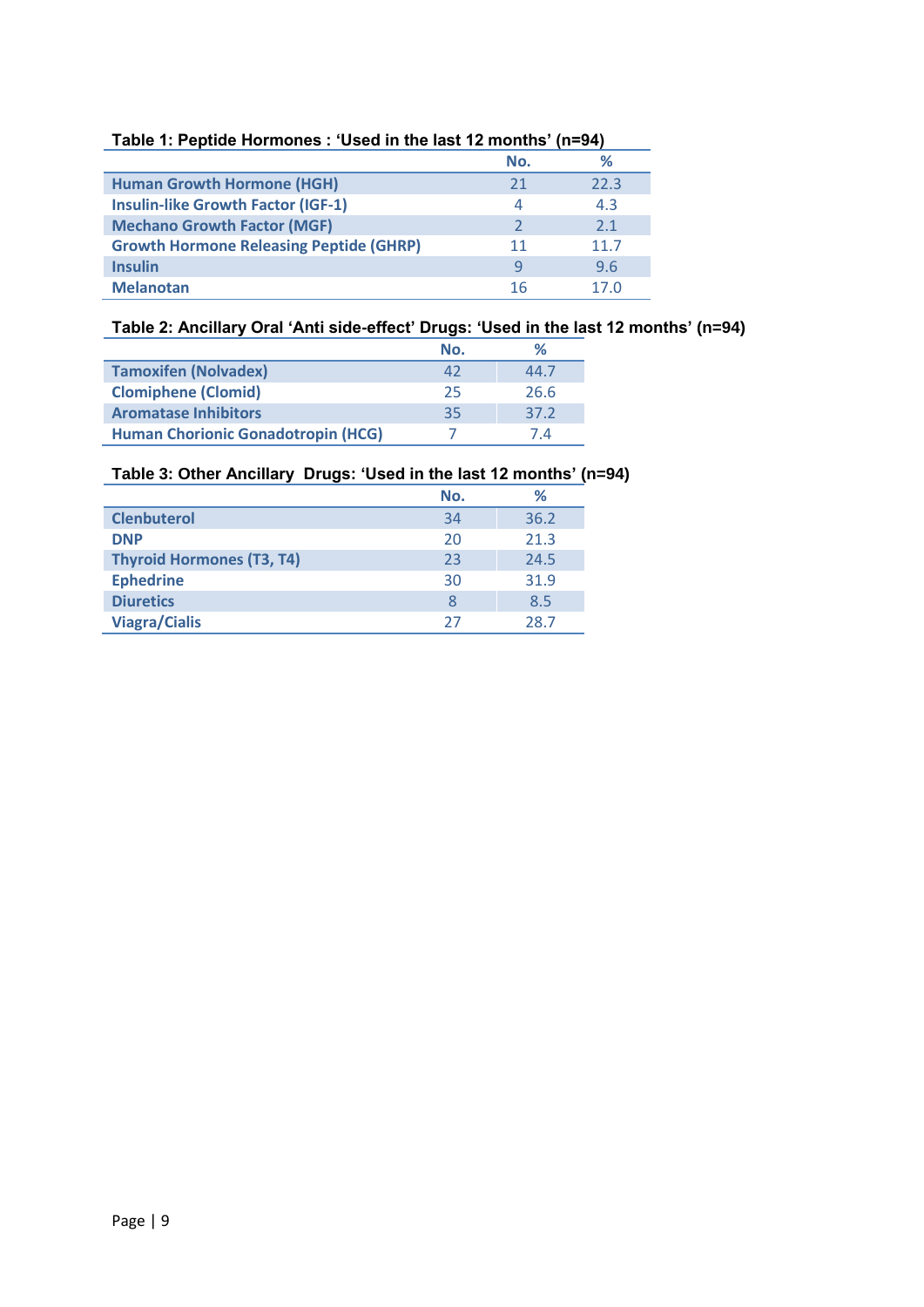# **2.3: Length of cycles**

#### **What do we know?**

Cycles are defined as a period of time in which steroids are used, usually with a very specific dosing regimen and frequently employing both oral and injectable anabolic agents, as well as ancillary drugs to combat potential side-effects. Frequently, cycles are passed on via internet forums or user literature and are designed to maximise the perceived benefits of the drugs, whilst minimising the potential perceived harms. However, there are no studies that provide support for this practice. The rationale for cycles appears to be largely based on previous user experience, published via internet forums, user-produced information websites and a limited range of user literature. Clinical evidence for the combinations of drugs employed is lacking, but some users will cite evidence drawn from studies of therapeutic use to support their rationale, despite anabolic steroid users commonly employing doses well in excess of therapeutic guidelines $^{24,25}$ .

Analysis of typical sources of information for anabolic steroid users (internet forums, guidebooks on steroid use etc) reveals a number of apparently common practices, some of which would appear to act as a standard within the bodybuilding community in particular. For instance, the use of oral anabolic steroids is frequently advised in forums and other publicly available anabolic steroid information sources, to not exceed 6-8 weeks in duration, in order to minimise the potential hepatotoxicity of oral anabolic steroids. However, suggested cycle lengths from the same sources that include injectable anabolic steroids can be highly variable and frequently cause lengthy debates in anabolic steroid-related internet forums as to the optimal 'time on'. William Llewellyn's 'Anabolics', considered by many users to be a definitive guide, lists a number of example cycles. The 9<sup>th</sup> Edition of Anabolics lists several ranging from 5-6 weeks using oral anabolic steroids alone to an 11 week cycle using a combination of both oral and injectable steroids<sup>30</sup>, however earlier iterations have listed cycles using both oral and injectable anabolic steroids, as well as other drugs, lasting up to 33 weeks $^{29}$ .

Clinical evidence on the potential harms associated with anabolic steroid use is largely drawn from studies of therapeutic use and case studies of anabolic steroid users who have required medical intervention as a result of specific adverse effects. There are limited studies to show the potential hepatotoxicity of oral anabolic steroids<sup>16,38</sup>, but it is not clear whether the relative hepatotoxicity is dependent on dose, length of time on cycle, cumulative period of use, the specific anabolic steroid, underlying health problems or other external factors. More recent studies have suggested that longer periods of use of either injectable anabolic steroids or combinations of oral and injectable preparations, are more likely to produce serious side-effects but it is not clear whether these effects are reversible upon cessation of the drugs<sup>35</sup>.

Llewellyn  $19<sup>th</sup>$  edition page 671 states that cycles should last no more than 10-12 weeks (with a recommendation of 8 weeks as preferable)<sup>30</sup>, but does not offer a clinical evidence base for this. Previous research has suggested typical cycle lengths of 6-8 weeks in duration<sup>28</sup>, although this was twenty years ago.

#### **What does the survey tell us?**

The majority (69.7%, n=76) of participants reporting oral anabolic steroid use, reported cycles of 8 weeks or less, with 31.5% (n=76) of participants reporting 6 week cycles. This is in keeping with accepted practice as discussed through user groups, forums and user literature. However, there are a small number of participants who reported longer cycles, with three participants reporting cycles of 20 weeks (or more) of oral anabolic steroid use.

Half of participants who reported using injectable anabolic steroids (50%, n=74) reported cycles of 12 weeks or less. The remaining participants reported a range of cycle lengths, including one participant who reported their most recent cycle as being 150 weeks. However, 27 participants reported using a "Blast & Cruise" approach, a protocol that intersperses high dose cycles, the 'Blast' with relatively low dose 'Cruise' periods between cycles. People employing this approach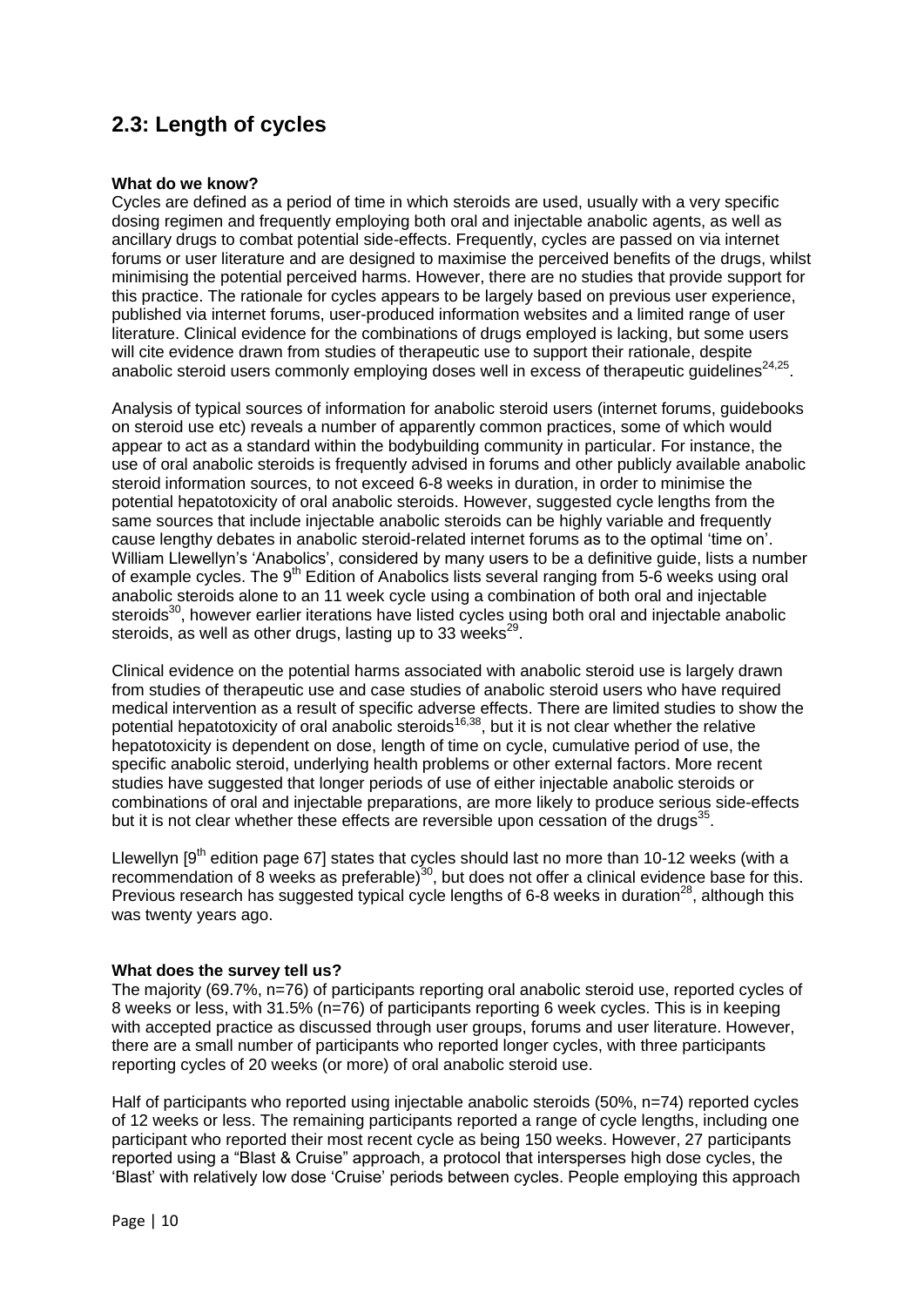are therefore continually using anabolic steroids. It should be noted that the 'cruise' doses are often reported as being in the region of 100-200mgs of testosterone per week. This is potentially several times in excess of natural production (approximately 7-11mg per day or 49-77mg per week) $^{30}$ .

#### **Key Points:**

There is evidence to show a potential for adverse effects on the liver from the use of oral anabolic steroids<sup> $1,16,38$ </sup> and intuitively, longer periods of use are more likely to elicit adverse effects. However, it should be noted that much of the evidence around the use of oral anabolic steroids is in therapeutic use, often with patients suffering chronic conditions. These studies typically involve doses far below those taken by anabolic steroid users who self-medicate for body enhancement purposes. There are case-studies showing serious adverse effects of oral anabolic steroid use, but again, it is difficult to extrapolate these to the non-clinical population<sup>1,38</sup>.

The longer cycles reported for injectable steroids are a concern. Limited evidence from over 20 years ago shows typical cycle lengths to be in the region of 8 weeks<sup>28</sup> and notable user literature advises no more than 10-12 weeks on cycle<sup>30</sup>. The large proportion of participants in this survey reporting cycles in excess of this, especially those reporting continuous use extending to several years, may therefore be exacerbating the potential adverse side-effects of their anabolic steroid use. There is limited evidence, to show that many of the adverse effects experienced by males can recover naturally following cessation of the drugs<sup>26</sup>. However, there is no evidence to show whether this is the case following excessively prolonged periods of using. The situation is somewhat complicated by the lack of baseline health measures for people using anabolic steroids reported through case studies. It is therefore not known whether existing health issues may have contributed to, or exacerbated, the subsequent adverse effects reported.

This survey suggests that people may be using anabolic steroids for longer periods than have previously been reported in the literature. Whilst there is a scant clinical evidence base for any increased potential harm as a result of using anabolic steroids for longer, what evidence there is should suggest advising anabolic steroid users to limit the length of their cycles and allow adequate time off in order to minimise the potential harms. This particularly applies to the use of oral anabolic steroids, especially when used at supra-therapeutic doses.



**Figure 3: Reported Cycle Length for Oral Anabolic Steroids**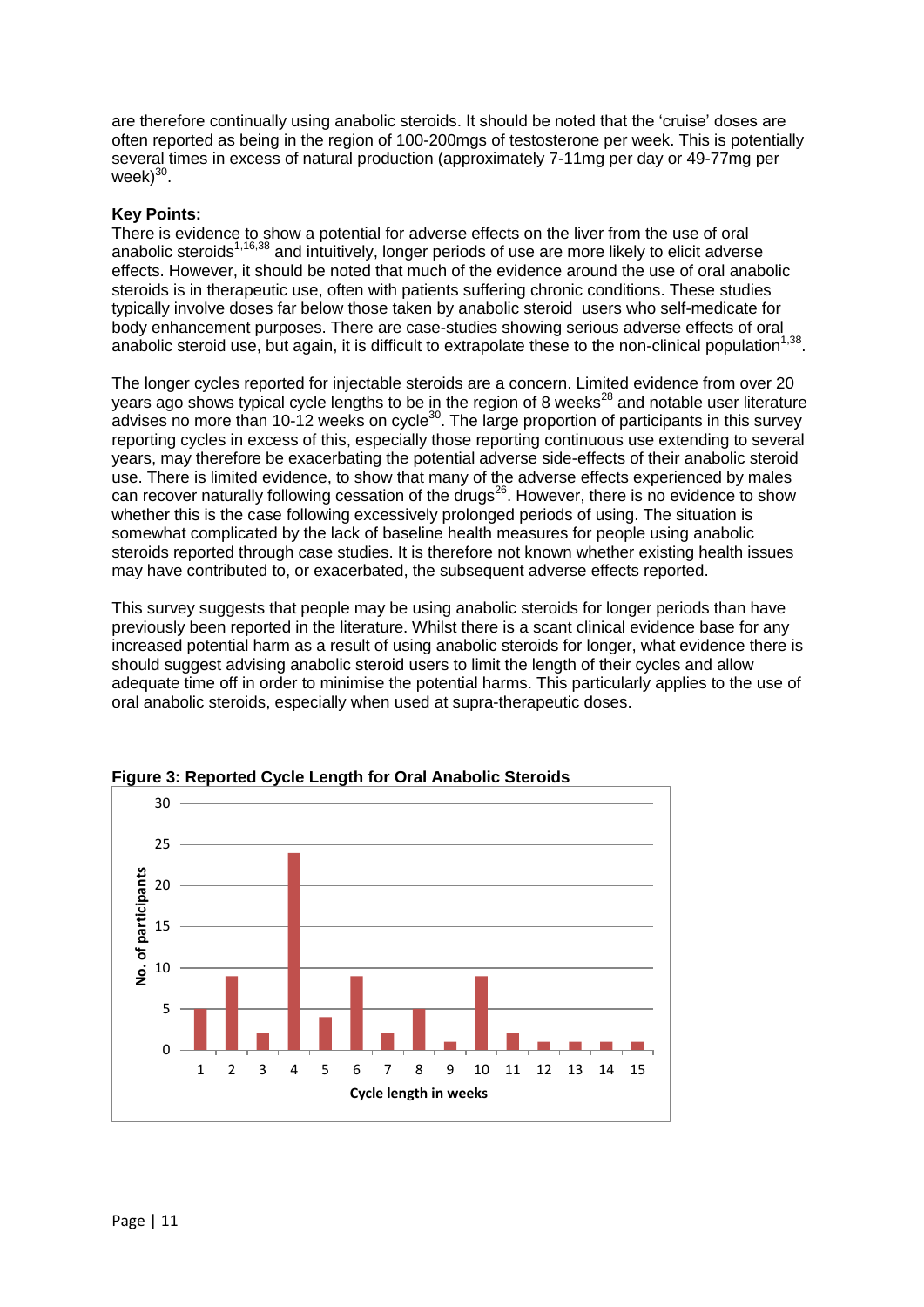

**Figure 4: Reported Cycle Length for Injectable Anabolic Steroids**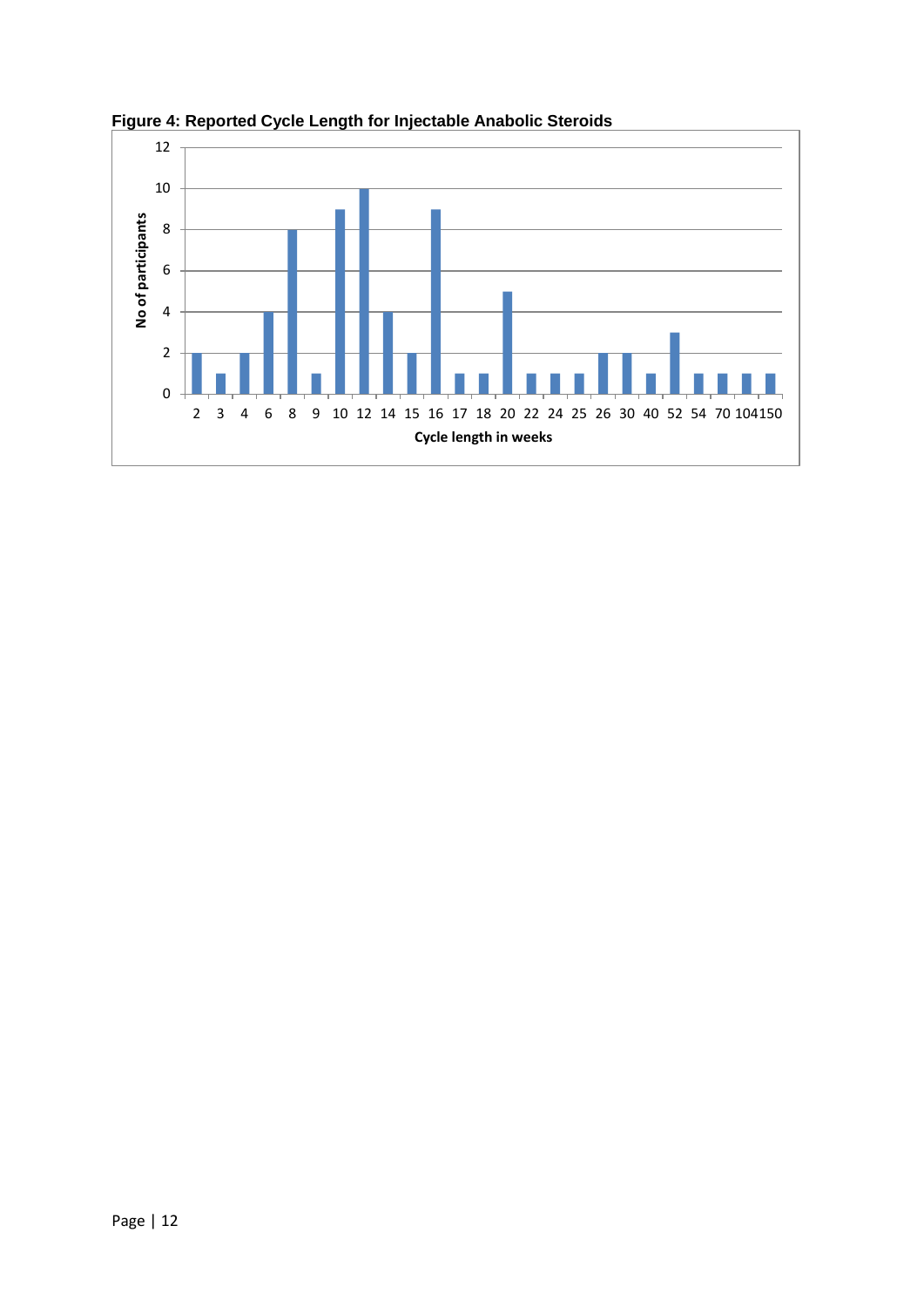# **2.4: Use of Alcohol and Psychoactive Drugs**

#### **What do we know?**

There is limited evidence examining the use of psychoactive drugs amongst anabolic steroid users, however there is evidence showing recent use amongst a cohort of SIED users, with 46% reporting non-injecting cocaine use and  $12\%$  reporting the use of amphetamines<sup>21</sup>. Further anecdotal information from NSPs suggests that some services are encountering clients who present for SIED use, whilst also reporting the use of other drugs, particularly cocaine, ecstasy and cannabis. Evidence from local monitoring systems in the north-west of England shows a small number of people who have presented at NSPs for SIED use, have also presented for treatment for cocaine abuse $^{22}$ .

The physical harms associated with psychoactive drug use are well-documented<sup>15</sup> and there are several areas that are potentially of concern. In particular, the use of stimulants can have a deleterious effect on both liver function and the cardiovascular system, both of which are also a concern with the use of anabolic steroids. Alcohol is also associated with adverse effects in the liver $^{20}$  and this is therefore of particular concern for those using oral anabolic steroids given the potential impact of oral anabolic steroids on hepatic function<sup>16</sup>.

#### **What does the survey tell us?**

#### Alcohol

In order to assess participants' alcohol use, the Audit C tool was embedded within the survey. The Audit C is a validated 3-item screening tool that can help identify people who have risky or hazardous alcohol drinking practices<sup>7</sup>. Whilst it is not a complete diagnostic tool, people who score 5 or more are generally considered to be more likely to drink at unhealthy levels.

The majority of participants (74.5%, n=94) had an Audit C score of 4 or less, suggesting the majority did not drink to harmful levels, although some participants had scores of 10, suggesting extremely risky levels of alcohol use.

#### Psychoactive Drugs

A large proportion of participants (78.7%, n=94) reported having ever used drugs, whilst 28.7% reported having used drugs in the last month, with 14.9% reporting using two or more drugs in the last month. The most popular drugs of use 'in the last month' were cannabis (18.1%,  $n=94$ ), cocaine (14.9%, n=94) and ecstasy (7.4%, n=94).

#### **Key Points**

It would appear the majority of participants do not use psychoactive drugs or drink to harmful levels. User opinion on forums tends to suggest that most people using SIEDs prefer not to add potential harm from recreational drugs or to disrupt carefully planned nutritional programmes with excessive alcohol use.

However, it is clear that some participants are indulging in potentially harmful practices by using a mixture of recreational drugs and/or drinking to harmful levels. There were no consistent demographics (such as age) that identified this group. The use of psychoactive drugs and alcohol, at potentially dangerous levels, carries a range of potential harms, some of which can be significant<sup>15</sup>. People using SIEDs, who also use psychoactive drugs and in particular, those who drink alcohol to harmful levels, are likely to be substantially increasing the risks associated with both the SIEDs and the drugs and alcohol. In particular; both anabolic steroids $^{36}$  and cocaine<sup>15</sup> are associated with adverse cardiovascular effects, alcohol<sup>15</sup> and oral anabolic steroids<sup>16</sup> are associated with adverse effects within the liver and both psychoactive drugs<sup>15</sup> and anabolic steroids<sup>35</sup> are associated with the onset of mental health issues, although it is important to note the evidence for psychological issues associated with anabolic steroids remains equivocal.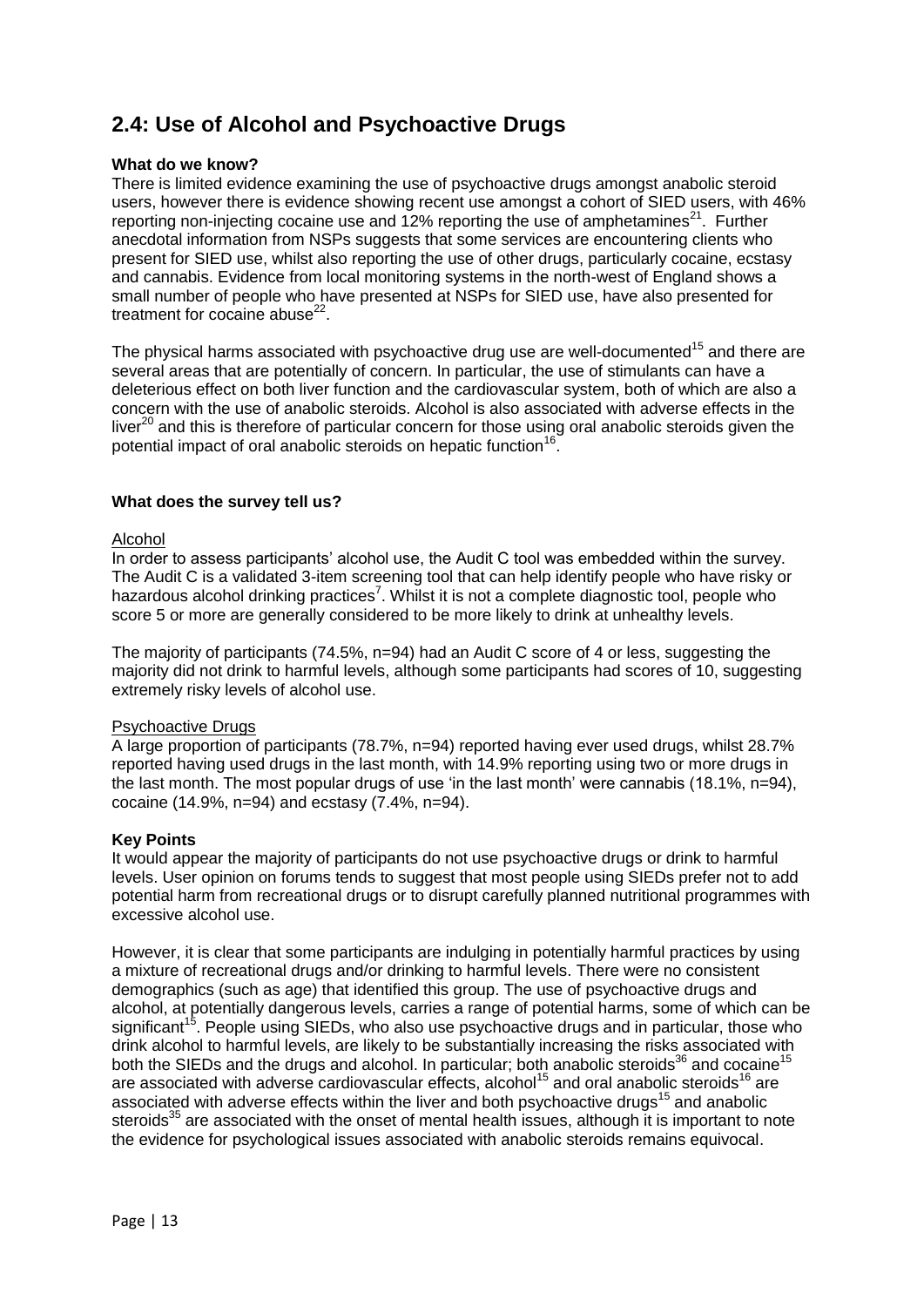#### Case Study

One participant, with an Audit C score of 10 (the highest possible) reported the use of both cannabis and cocaine within the last month, as well as both oral and injectable anabolic steroids. The anabolic steroids were sourced via the internet and therefore of unknown quality and sterility and he did not access a needle and syringe programme for sterile equipment or advice. His reported main goal with his SIED use was fat loss. Given the likely contribution of alcohol to increases in body fat, this would suggest a poor understanding of the drugs used, or alternatively, a desire to make changes to his physique purely via drug use rather than by diet and exercise. Furthermore, his responses did not suggest he was accessing information on the drugs used or safer injecting practices from any reliable sources. Collectively, this would suggest a high risk of adverse physical effects with no ongoing contact with health services.

It is important to note that such behaviours do not appear to be the norm within this group; however it is equally important to note that some individuals are undertaking such risky practices. It would therefore be advisable for healthcare professionals working with SIED users to also explore any other drug or alcohol use and advise against it, particularly with reference to the use of stimulant drugs and/or excessive alcohol use.

#### **Alcohol**



**Figure 5: Number of Participants using Oral Anabolic Steroids by Audit C Score\***

\*N=80, 19 participants had a score of 5 or more.

#### **Psychoactive Drugs**

**Table 4: Number of participants reporting psychoactive drug use (n=94) (As reported in earlier table)**

|                                             | No. | %    |
|---------------------------------------------|-----|------|
| <b>Ever used drugs</b>                      | 74  | 78.7 |
| Used drugs in the last year                 | 23  | 24.5 |
| Used drugs in the last month                | 27  | 28.7 |
| Used more than 2 drugs in the last<br>month | 14  | 14.9 |
|                                             |     |      |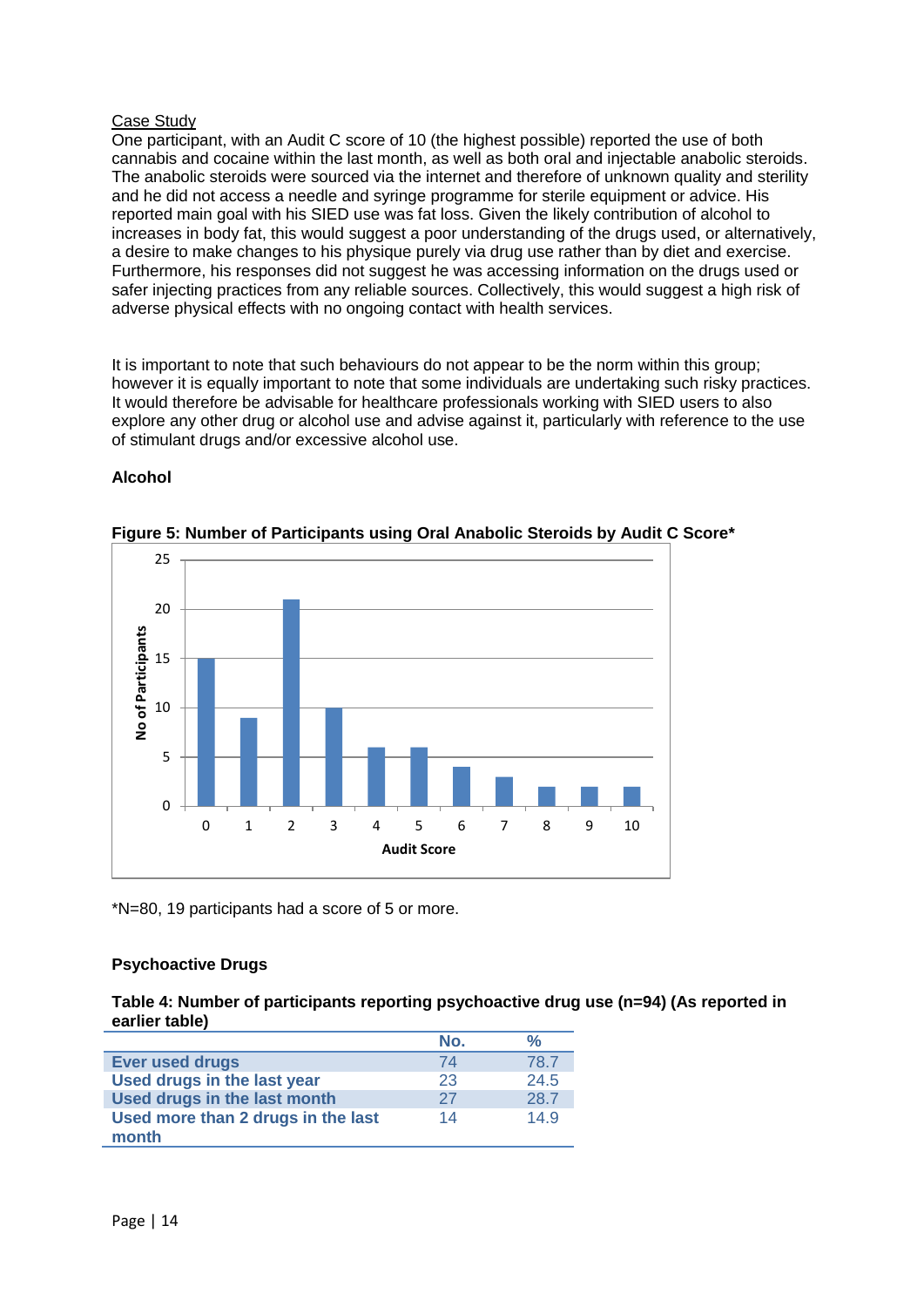

**Figure 6: Psychoactive drug use reported, by drug**



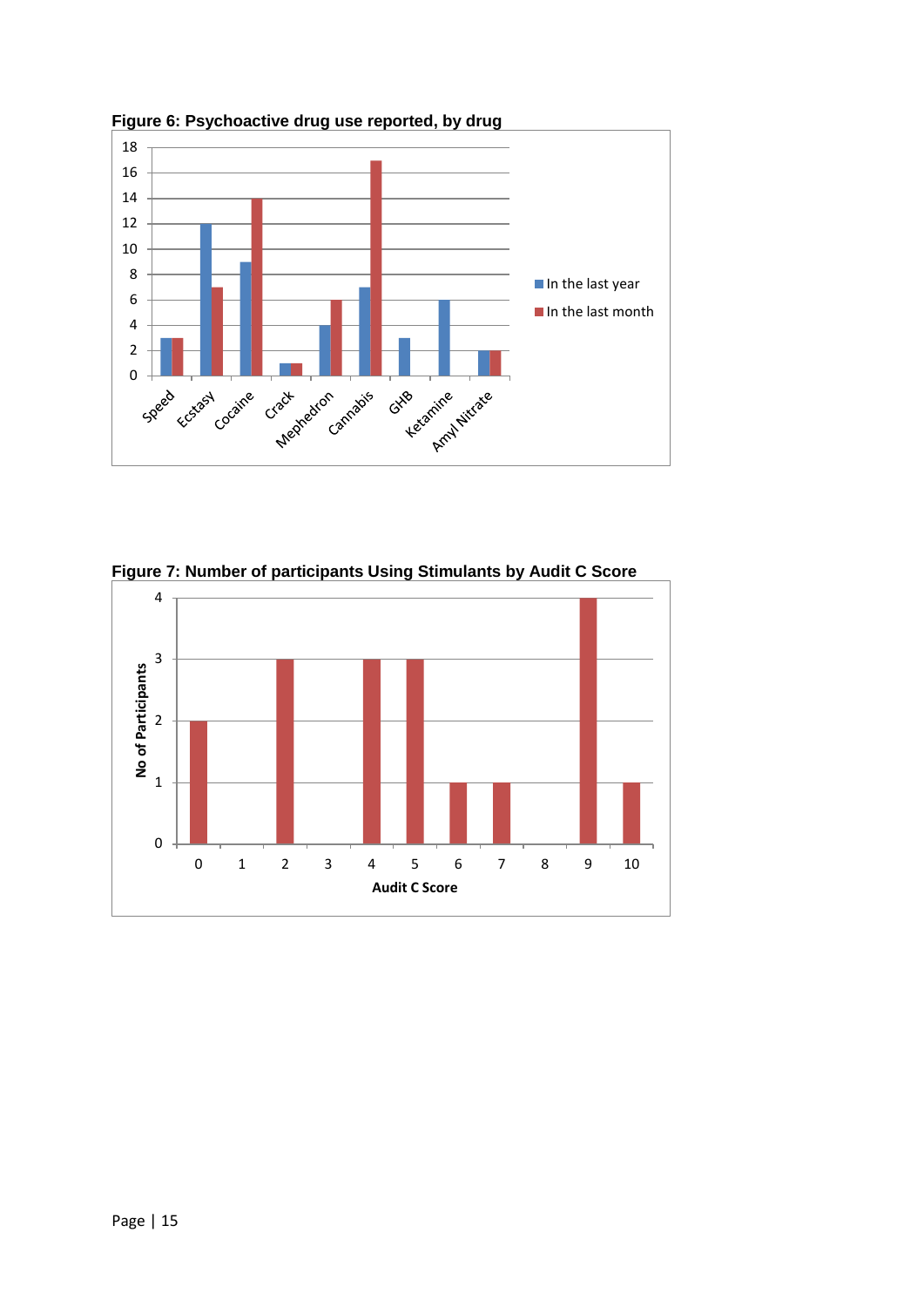# **2.5: BBV and the Sharing and Reuse of Injecting Paraphernalia**

#### **What do we know?**

Evidence from the UK suggests the majority of anabolic steroid users inject<sup>1</sup>. Injecting drugs carries a number of potential risks, including damage at the injection site, bacterial infection as a result of contamination (either from poor injecting practices or contamination within the product) and the possibility of BBV infection via shared equipment<sup>1,21</sup>.

#### Bacterial Infection

There are limited data on the specific injecting practices of SIED users within the UK. There is some evidence, primarily case reports, to show users experiencing bacterial and fungal infections at injection sites<sup>1</sup>, although it is unclear whether this is due to poor injecting practice or non-sterile products<sup>11</sup>.

#### Sharing Injecting Equipment

There are limited studies on specific injecting practices by SIED users within the UK. What evidence there is shows substantial variation in reports of sharing used injecting equipment and it is unclear why this is the case. However, a number of studies have demonstrated that some sharing of used equipment takes place.

|                                                          | Korkia<br>&<br><b>Stimson</b><br>$(1993)^{25}$ | Lenehan<br>et al<br>$(1996)^{28}$ | Pates &<br><b>Barry</b><br>$(1996)^{34}$ | <b>Burton</b><br>$(1996)^6$ | Crampin<br>et al<br>$(1999)^9$ | <b>Bolding</b><br>et al<br>$(1999)^{3}$<br>$+++$ | <b>Midgely</b><br>et al<br>$(2000)^{33}$ | Grace<br>et al<br>$(2001)^{18}$ | <b>Bolding</b><br>et al<br>$(2002)^4$<br>$+ + +$ |
|----------------------------------------------------------|------------------------------------------------|-----------------------------------|------------------------------------------|-----------------------------|--------------------------------|--------------------------------------------------|------------------------------------------|---------------------------------|--------------------------------------------------|
| <b>Ever</b><br>shared                                    | 5.7%                                           | 0.3%                              | $1.74\%$ <sup>+</sup>                    | 16%                         | 6%                             | $0\%$                                            | 2.1%                                     | 20%                             | 0%                                               |
| <b>Shared</b><br>last month                              | N/A                                            | N/A                               | N/A                                      | N/A                         |                                | N/A                                              | N/A                                      | N/A                             | N/A                                              |
| Ever<br>shared<br>multi-dose<br>vials (a)                | $N/A^{++}$                                     | N/A                               | N/A                                      | 59%                         | N/A                            | 9.9%                                             | 23.4%                                    | N/A                             | 2.4%                                             |
| Ever re-<br>use<br>injecting<br>equipment<br>(b)         | N/A                                            | N/A                               | N/A                                      | 37%                         | N/A                            | 7.4%                                             | 4.2%                                     | N/A                             | 8.2%                                             |
| <b>Reporting</b><br>both<br><b>behaviours</b><br>$(a+b)$ | N/A                                            | N/A                               | N/A                                      | N/A                         | N/A                            | 3.7%                                             | 4.2%                                     | N/A                             | 1.2%                                             |

#### Table 5: Reported sharing in previous studies<sup>1</sup>

<sup>+</sup>Admitted to sharing, borrowing or passing on needles and syringes"

<sup>++</sup> There were anecdotal reports about sharing of equipment and of multi-dose vials

+++ Examined the use of anabolic steroids by gay/bisexual men

#### **Blood Borne Viruses (BBV)**

There are only two published studies examining the BBV exposure amongst SIED users presenting to NSPs in the UK. Data from the Unlinked Anonymous HIV Prevalence Monitoring Survey and reported 2% of participants with previous or current hepatitis B infection. No HIV was detected and hepatitis C was not examined<sup>9</sup>. Further data from an unlinked-anonymous survey of 395 men accessing NSPs across England & Wales, reported 1.5% with HIV, 9% with antibodies for hepatitis B and 5% with antibodies for hepatitis C. Excluding those participants reporting male sexual partners, 0.8% had HIV, 8% had antibodies for hepatitis B and 5% had antibodies for hepatitis C. This group then, had a similar prevalence rate for HIV to that found in injectors of psychoactive drugs. They also reported low levels of uptake for diagnostic testing (31% for HIV and 22% for hepatitis C) and only 23% having had vaccination for hepatitis  $B^{21}$ .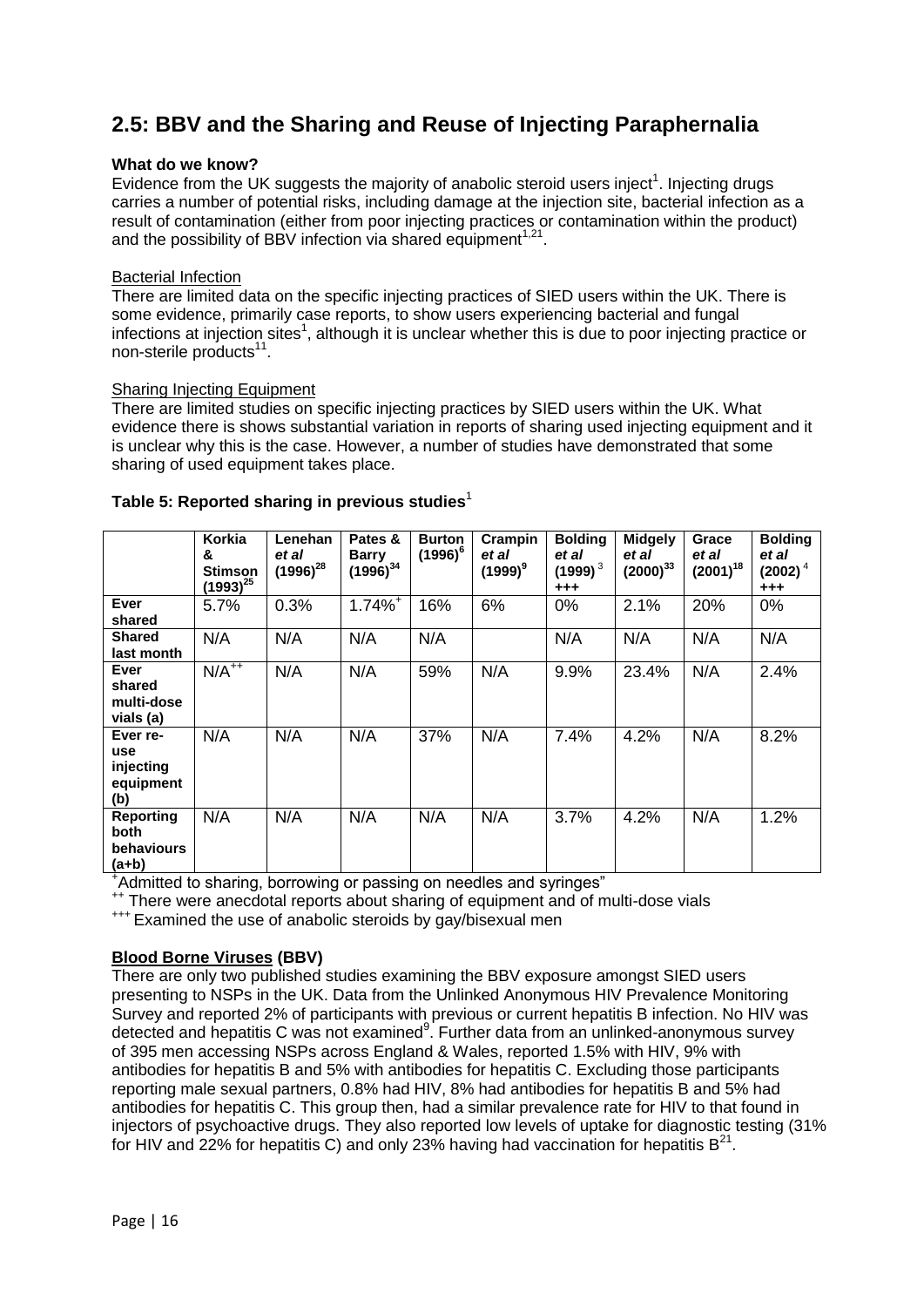#### **What does the survey tell us?**

The survey reveals relatively little sharing of equipment, suggesting the majority of SIED users are aware of the potential harms associated with this practice. SIED users typically source large amounts of injecting equipment at a time, either via NSPs or via online medical suppliers. All of the follow-up interview participants sourced their equipment directly from online sources and used NSPs only for disposal of used equipment. However, this also suggests an understanding of the potential harms. Only 39 people (41.5%, n=94) reported using a needle exchange service to obtain equipment in 2012. Needle and syringe programmes are frequently viewed with mistrust by this group. They often do not perceive themselves as drug users and many see needle and syringe programmes as being predominantly for heroin users.

The majority (56.4%, n=94) of participants did not report having received BBV testing. A small number had undergone testing for at least one BBV; specifically, Hepatitis B or C or HIV (See Table 7). The survey did not ask the outcome of any tests, but did ask whether participants had sought treatment following the test. None of the participants reported seeking treatment.

#### **Key Points**

Despite the apparently low levels of needle and syringe sharing within this group, there remains evidence of HIV prevalence rates amongst SIED users, similar to that found in injectors of psychoactive drugs<sup>21</sup>. It is possible that this prevalence rate is a result of sexual transmission. The same study reported 20% of their cohort having had 5 or more female partners in the preceding year and 3% having had male partners, but only 13% always using condoms. A common side-effect of anabolic steroid use is a marked increase in libido; this, in some cases, may be coupled with the use of psychoactive drugs (especially cocaine and alcohol) which may increase the possibility of high risk sexual practices. It is encouraging that approximately a third of participants had been tested for blood borne viruses however the majority had not and this is cause for concern. Health professionals working with SIED users are advised to provide information on the sexual transmission of BBVs and offer testing.

#### **Table 6: Reported sharing of injecting equipment**

|                                                          | <b>Needle and</b><br>syringe<br>together | <b>Needles</b><br>only | <b>Syringe</b><br>only |
|----------------------------------------------------------|------------------------------------------|------------------------|------------------------|
| Used needles/syringes previously used by someone else?   | $1(1.1\%)$                               | $1(1.1\%)$             | $2(2.1\%)$             |
| Given someone needles/syringes you have previously used? | $2(2.1\%)$                               | $1(1.1\%)$             |                        |
| Re-used your own needles/syringes?                       | $11(11.7\%)$                             | $1(1.1\%)$             | $5(5.3\%)$             |

#### **Table 7: Reported Blood Borne Virus Testing (n=94)**

|                            | No. of<br>participants | <b>Percent</b> |
|----------------------------|------------------------|----------------|
| <b>No testing reported</b> | 53                     | 56.4%          |
| <b>Hepatitis B</b>         | 31                     | 32.9%          |
| <b>Hepatitis C</b>         | 28                     | 29.8%          |
| <b>HIV</b>                 | 35                     | 37.2%          |

Three participants reported being tested for both Hepatitis B and C. Twenty-five participants reported being tested for Hepatitis B, Hepatitis C and HIV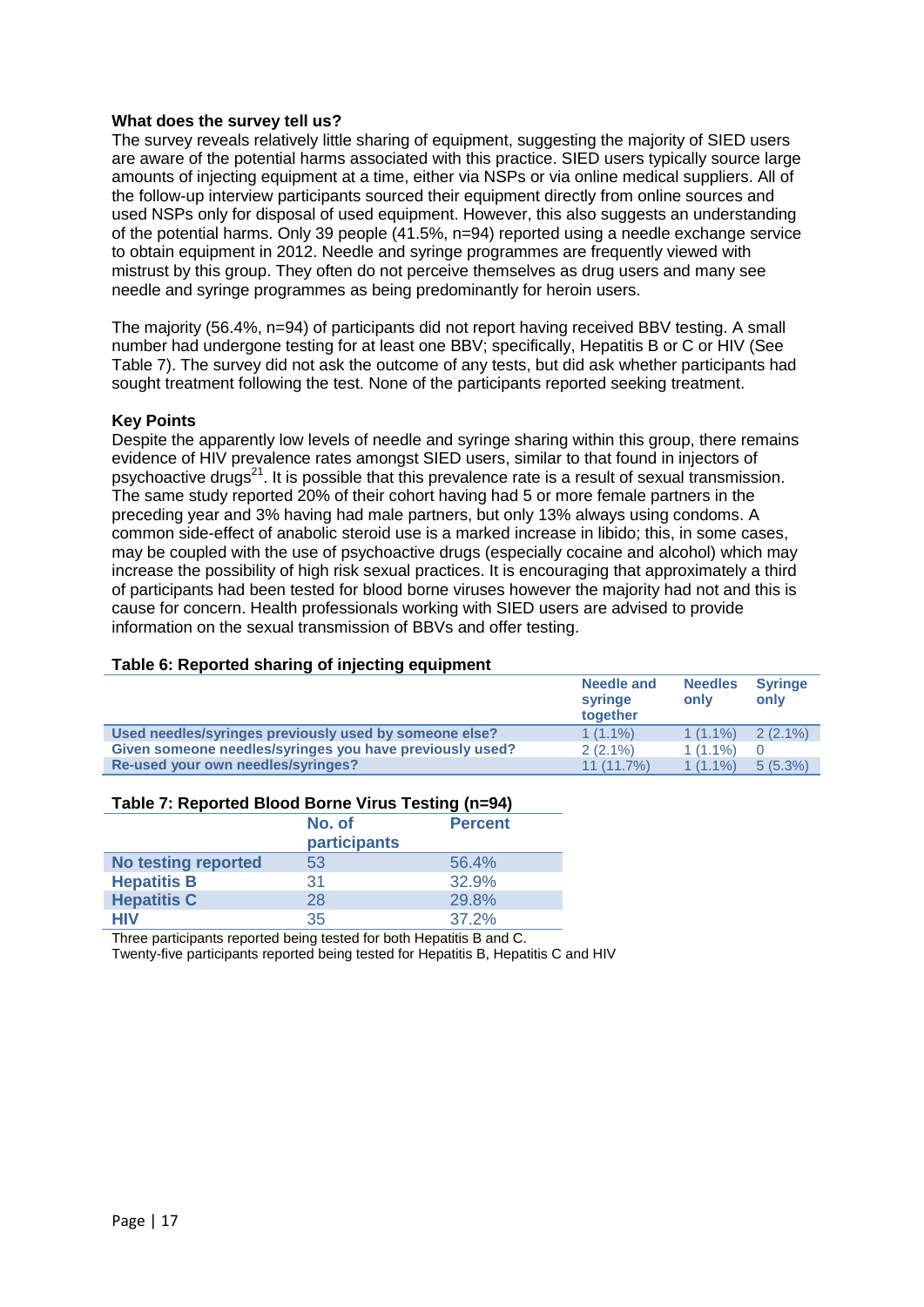# **2.6: Reported Adverse Effects of SIED Usage**

#### **What we know?**

There exists a substantial body of evidence around the potential harms associated with the use of SIEDs<sup>1,35,36</sup>. However, it should be noted much of that evidence comes from case studies of self-medicating SIED users who have presented with specific adverse effects, or from clinical studies with medical patients undergoing treatment, often for chronic conditions that may complicate any interpretation, or extrapolation, of the results.

Analysis of user forums reveals a large number of discussions relating to side-effects, however these tend to be focused on those conditions for which there are obvious physical symptoms, such as acne, hair loss, gynaecomastia, testicular atrophy and emotional disturbances, characterised as 'mood swings'. Many of these discussions involve advice from experienced users on drugs to combat the side-effects, almost invariably based on experience rather than clinical evidence. Whilst many people in such forums do, apparently, manage to treat the obvious conditions, they do so by adding further drugs, often sourced from the same places as their other SIEDs. This adds further complexity to what is already a complex pharmacopeia, often involving the simultaneous administration of several drugs with complex dosing protocols.

There are limited studies showing potentially serious adverse effects experienced whilst using anabolic steroids, including disruption to sexual function<sup>19</sup>, hepatotoxicity<sup>16,38</sup>, cardiovascular issues<sup>36</sup> and mental health issues<sup>35,36</sup>. Much of the evidence is equivocal. There is no reliable evidence from studies to show how likely it is that a particular individual will suffer any of the potential adverse effects typically associated with SIED use and little to show the efficacy of specific treatments suggested through user forums and literature. Equally, few studies have examined the prevalence of specific reported side-effects across a large sample of SIED users. It should be noted that such studies face a number of methodological challenges, due in particular to the illicit nature of the market $^{13}$ .

There is limited evidence to suggest that some of the adverse effects suffered by males are reversible upon cessation of the drug (and sometimes with adjunctive treatment, such as surgery to remove gynaecomastia) $^{26}$ .

#### **What does the survey tell us?**

Not all participants reported adverse effects and those that were reported did not, generally, cause participants great distress. Participants reported self-treatment in almost all cases, sometimes by simply waiting for symptoms to go away following cessation of the drug and sometimes by self-medicating with further drugs. Only one participant reported a serious adverse effect:

*"I went to hospital with a heart rate of 153bpm and red swollen leg from injection, was put on iv antibiotics as a precaution but a specialist believed it was just an allergic reaction to the carrier oil, next day was back to normal*"

Whilst this would appear to have been a serious event and certainly carried the potential to become more serious without medical intervention; it would appear that it was largely an allergic reaction. Subsequent interview with this participant revealed continued use of the same substance, but without incident.

The only long-term adverse effect reported was from a female bodybuilder. She reported cessation of her menstrual cycle following oral anabolic steroid use (she did not use injectable preparations) which lasted for several months after discontinuing her anabolic steroid use.

Participants were given the opportunity to report the treatments they undertook for any adverse effects in more detail, via free text fields within the survey. Analysis of the responses reveals a majority of those responding treating themselves, rather than seeking professional medical help,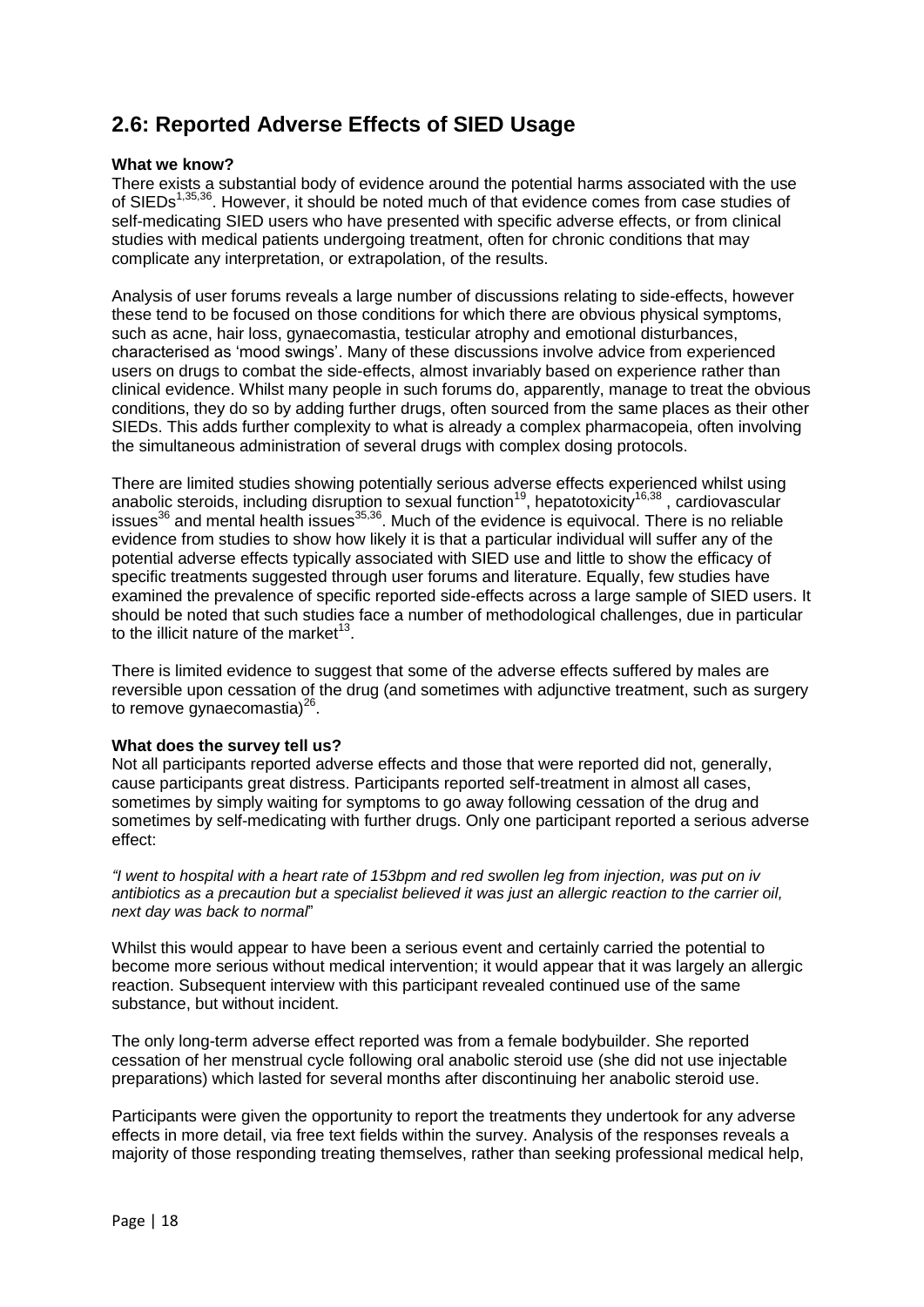except in those instances where professional help was largely unavoidable; notably the treatment of advanced gynaecomastia.

Gynaecomastia, when identified at an early stage, was frequently treated with the use of ancillary drugs such as Selective Estrogen Receptor Modulators (SERMs), commonly Tamoxifen, or Aromatase Inhibitors such as Letrozole. Only when the gynaecomastia failed to respond to such treatments and developed further, did participants seek professional medical help via their GP and subsequent surgical intervention.

Some participants reported temporary emotional or psychological side-effects (mild depression, mood swings, increased irritability or aggression) which they treated by simply reducing or discontinuing use of the drug believed to be causing it.

Participants frequently identified specific substances as being responsible for their side-effects and commented that they would avoid those substances in future, or reduce the dosage.

One participant reported adverse psychological reactions as a result of using 800mg of Trenbolone per week, but also reported that lowering the dose removed all apparent side-effects.

*"I would snap, verbally a lot quicker than I do now. My sense of paranoia went through the roof. I thought my wife was cheating on me….whist I was on this high dose of Trenbolone I just believed she was up to something all the time. My last cycle of trenbolone, I lowered the dose and had no problem"*

#### **Key Points**

Assessing potential liver or cardiovascular damage was beyond the scope of this study and as such, we are limited to user self-report which therefore removes some potential harms which may only be detected by clinical investigation. Despite the apparent evidence for potential harms from SIEDs, the survey does not support the idea that large number of SIED users will experience adverse effects as a matter of course. However, it is apparent that, whilst some individuals may appear resistant to the potential adverse effects, some people may experience severe side-effects, occasionally requiring medical intervention.

It was notable during the telephone interviews; that participants expressed a lack of confidence or trust in primary healthcare and did not feel they could comfortably talk to their GP about their SIED use.

One participant commented:

*"Anything I go to the doctor's with is put down to that [steroid use]….doesn't matter what it is. Why would I bother talking to them after that?"*

And another commented:

#### *"I don't trust them [doctor's] as far as I can throw them and neither does anyone else I know in this game [bodybuilding]"*

SIED users should be encouraged to engage with medical professionals in order to address potential health issues arising from their SIED use, including those that require investigation to determine, such as liver function and cardiovascular issues. However, some participants reported that they preferred not to engage with health professionals; in particular, with their GPs; citing a lack of understanding of their SIED use and examples of GP's being dismissive of their health concerns because they were caused by self-medication. It is important therefore, when designing and implementing services for SIED users, that health professionals are appropriately trained to understand the potential issues and needs of this group.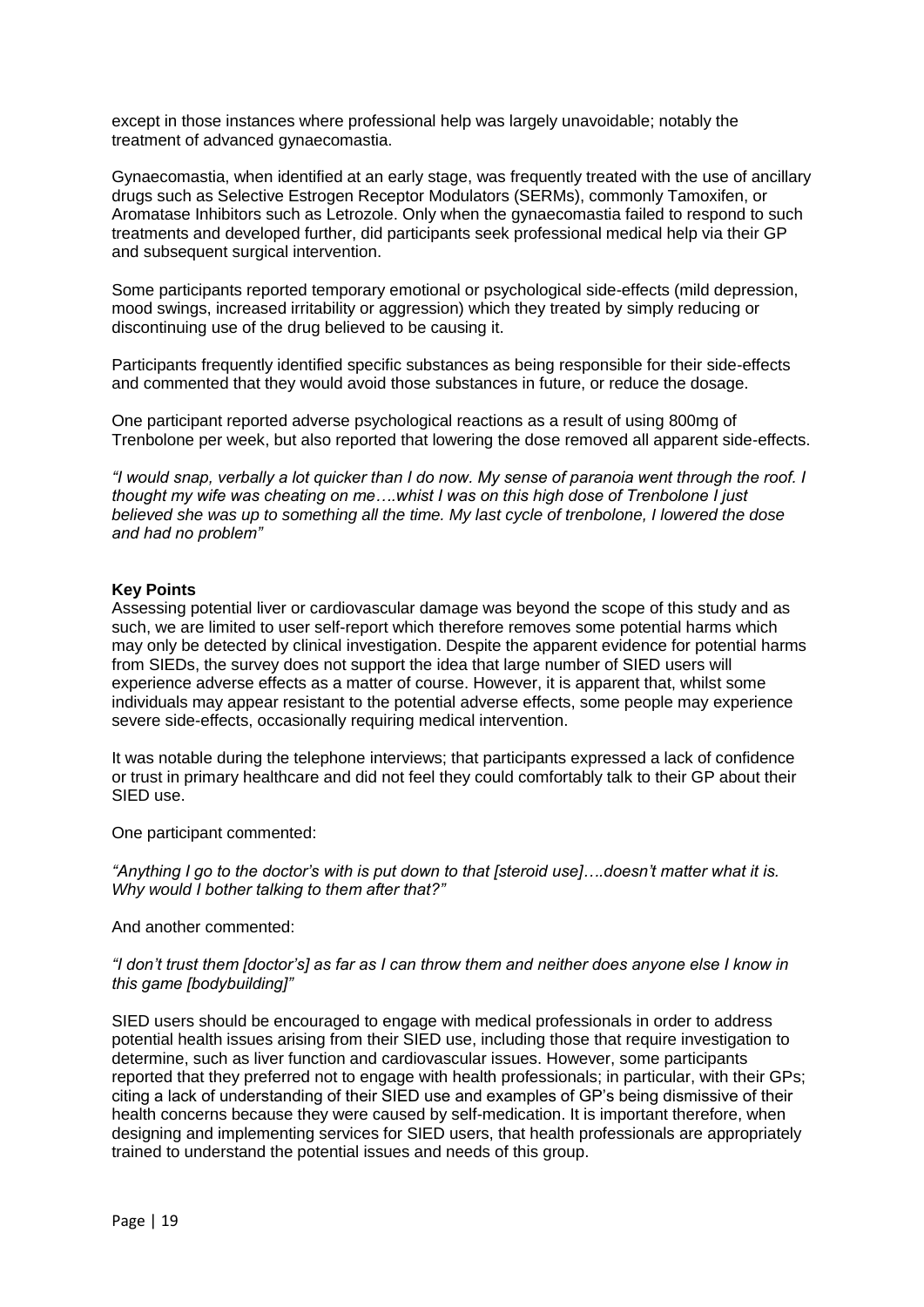| <b>Physical Symptoms</b>                      | More than 12 | In the last 12 |
|-----------------------------------------------|--------------|----------------|
|                                               | months ago   | months         |
| <b>Gynaecomastia</b>                          | 13 (13.8%)   | 11(11.7%)      |
| <b>Testicular Atrophy</b>                     | 17 (18.1%)   | 38 (40.4%)     |
| <b>Injection Site Swelling /Redness /Heat</b> | 16 (17.0%)   | 22 (23.4%)     |
| <b>Injection Site Pain</b>                    | 14 (14.9%)   | 41 (43.6%)     |
| <b>Psychological/Emotional Symptoms</b>       |              |                |
| <b>Mood Swings</b>                            | 16 (17.0%)   | 12 (12.7%)     |
| <b>Raised Aggression /Irritability</b>        | 13 (13.8%)   | 19 (20.2%)     |

#### **Table 8: Number of participants reporting specific adverse effects (n=94)**

Other symptoms reported included seven people reporting acne across their back and shoulders, insomnia (1 person) and one female participant reporting no menstrual cycle for a year, despite discontinuing oral anabolic steroid use for several months (she did not use injectable anabolic steroids).



#### **Figure 8: What Treatment Did Participants Have And What Was The Outcome?**

| Waited for them to go away on their own | 42 (44.7%) |
|-----------------------------------------|------------|
| Treated them myself                     | 43 (45.7%) |
| Treated by my GP                        | 6(6.4%)    |
| Treated in A&E                          | $2(2.1\%)$ |
| Treated in hospital                     | $2(2.1\%)$ |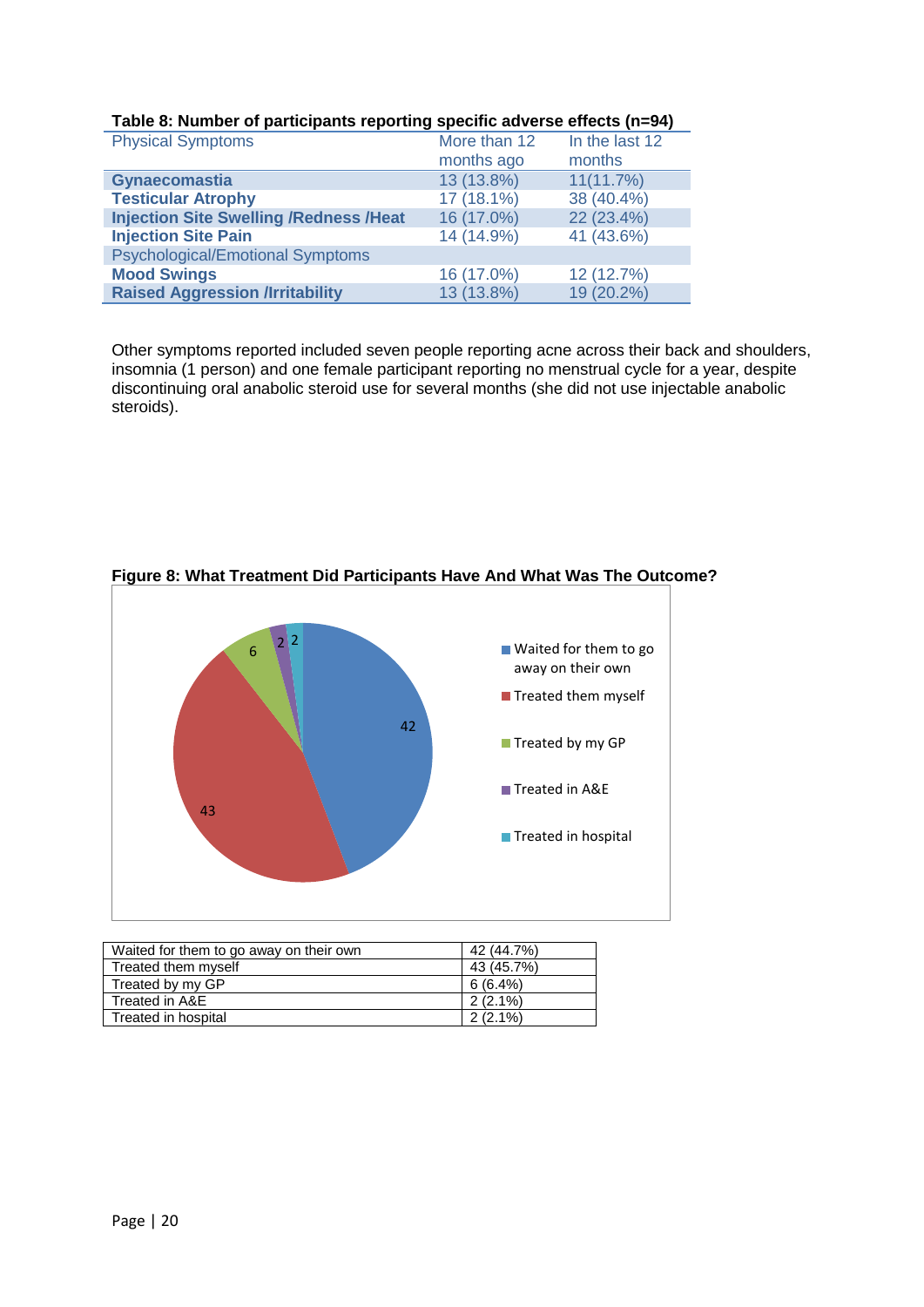#### **Conclusion**

This survey represents a first step in quantifying patterns of self-directed SIED use in the general population. Whilst there is much made of the potential harms associated with the use of these drugs, it would appear that, whilst there are cases of individuals exhibiting extremely risky behaviours, many users do at least attempt to take a measured and informed approach to their drug use and to minimise the potential adverse health effects.

However, it is important to note that there remain a number of key public health issues around SIED use.

#### Engagement with healthcare services

Whilst users seek to be well informed on their drug use, the fact remains that there exists no robust evidence base around the simultaneous use of multiple types of SIED at supratherapeutic doses on which they can draw. Equally, healthcare professionals do not have a robust clinical evidence base which they can exploit in treatment decisions. Participants in this survey did not generally report significant adverse health effects, but importantly, they did not generally seek professional medical help for those side-effects they did experience; preferring to treat themselves or wait for symptoms to go away on their own. This lack of engagement with healthcare services is a particular concern. It is possible that people are presenting to healthcare services for issues related to their SIED use, but not reporting their SIED use and as a consequence, potentially missing opportunities to address key issues with the physiological effects of their drug use. Furthermore; there is evidence of potential adverse side-effects that do not offer immediate physical symptoms, such as cardiovascular issues, that would require screening by medical professionals. The lack of engagement with healthcare services could suggest that these effects may go unnoticed until they become much more serious and difficult to treat.

#### Young people

The issue of younger people turning to SIED use is complex. It would appear that many SIED users initiate use in their late teens and early twenties and whilst there does not exist any specific, robust evidence to demonstrate greater harms associated with a younger initiation of SIED use, it must be noted that the studies have simply not been performed. Intuitively; it is possible that disruptions caused by the use of hormonal products as well as ancillary drugs may disrupt normal development. However, it is not currently possible to quantify how much of a risk this may present.

Younger people are generally more likely to indulge in the use of psychoactive drugs and alcohol, in particular the 18-24 age group identified as also being the age group in which many people initiate the use of SIEDs.

It is therefore important to engage with younger users and explore both their SIED use and any recreational drug and alcohol use. It seems likely that taking more substances simultaneously will exacerbate any potential adverse health issues. This particularly applies to issues around liver health.

#### Length of Use

Whilst many participants reported relatively moderate cycle lengths, it is important to note that some reported extremely long cycles, sometimes running to several years in length. It is important that this is explored further in order to determine whether this is a growing trend. In particular, whether more young people are turning to extremely long cycles. It seems likely that longer periods may exacerbate the potential adverse effects however more research is needed here.

#### Sexual Health

It is a concern that the majority of users had not been tested for BBVs; this is of particular concern with the finding that HIV prevalence rates in this group are equal to those of opiate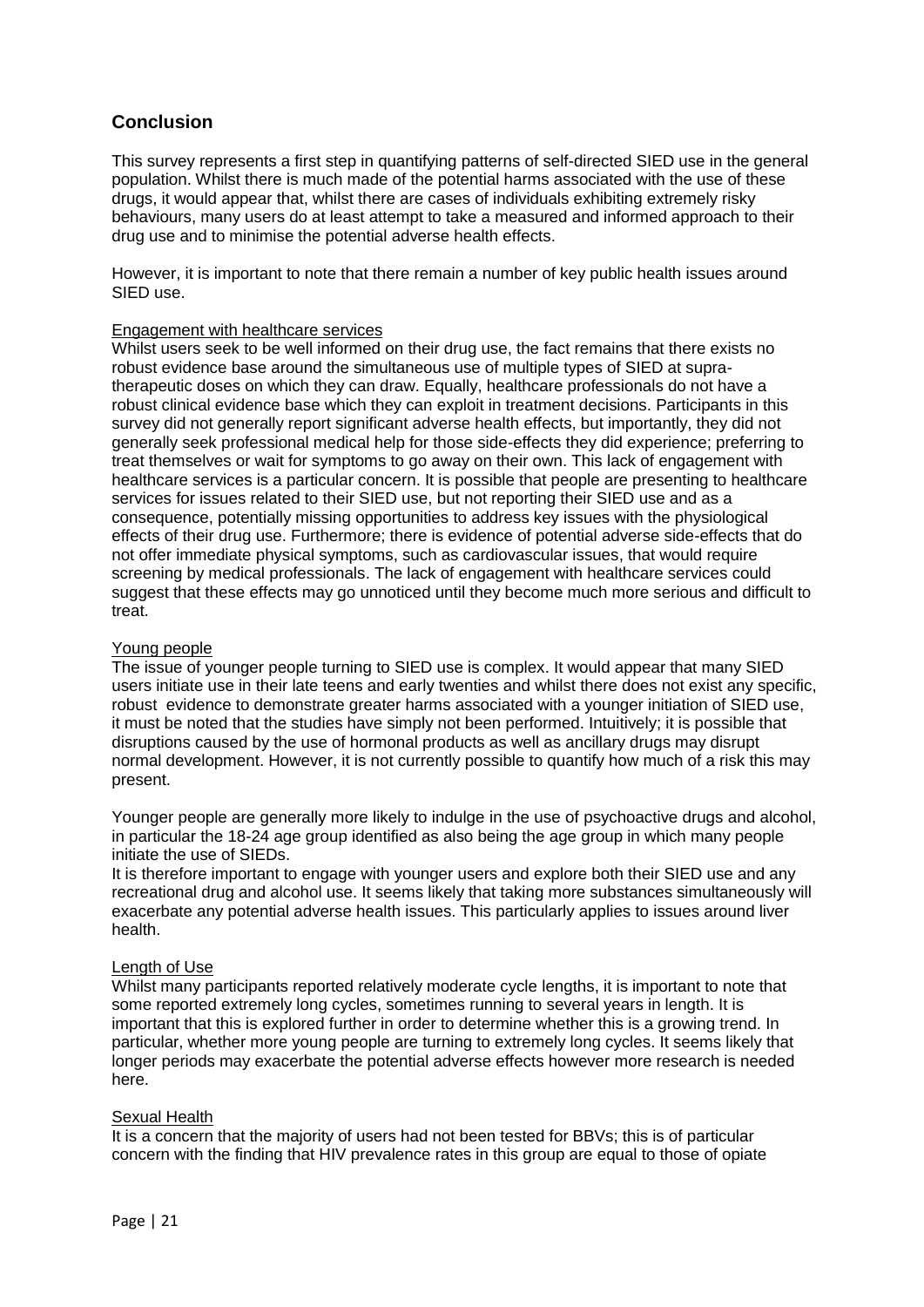injectors. It is important therefore to do more to highlight this health issue with SIED users and offer testing and treatment, ideally via a confidential service.

The provision of healthcare services for this group needs to be developed to allow greater engagement with SIED users and to address some key basic issues. In the first instance, this does not necessarily require greater investment or new services. Specialist NSP sites are already well-equipped to offer advice and services around BBV's. Training can be provided for frontline NSP workers and GPs to improve engagement with SIED users and to improve their understanding of the drugs used and the potential issues arising from them. Education programmes can be developed to address the use of SIEDs by younger people. However, whilst this survey represents a first step in quantifying the issues, it is apparent that more research is needed to understand the prevalence, epidemiology and potential adverse effects of SIED use.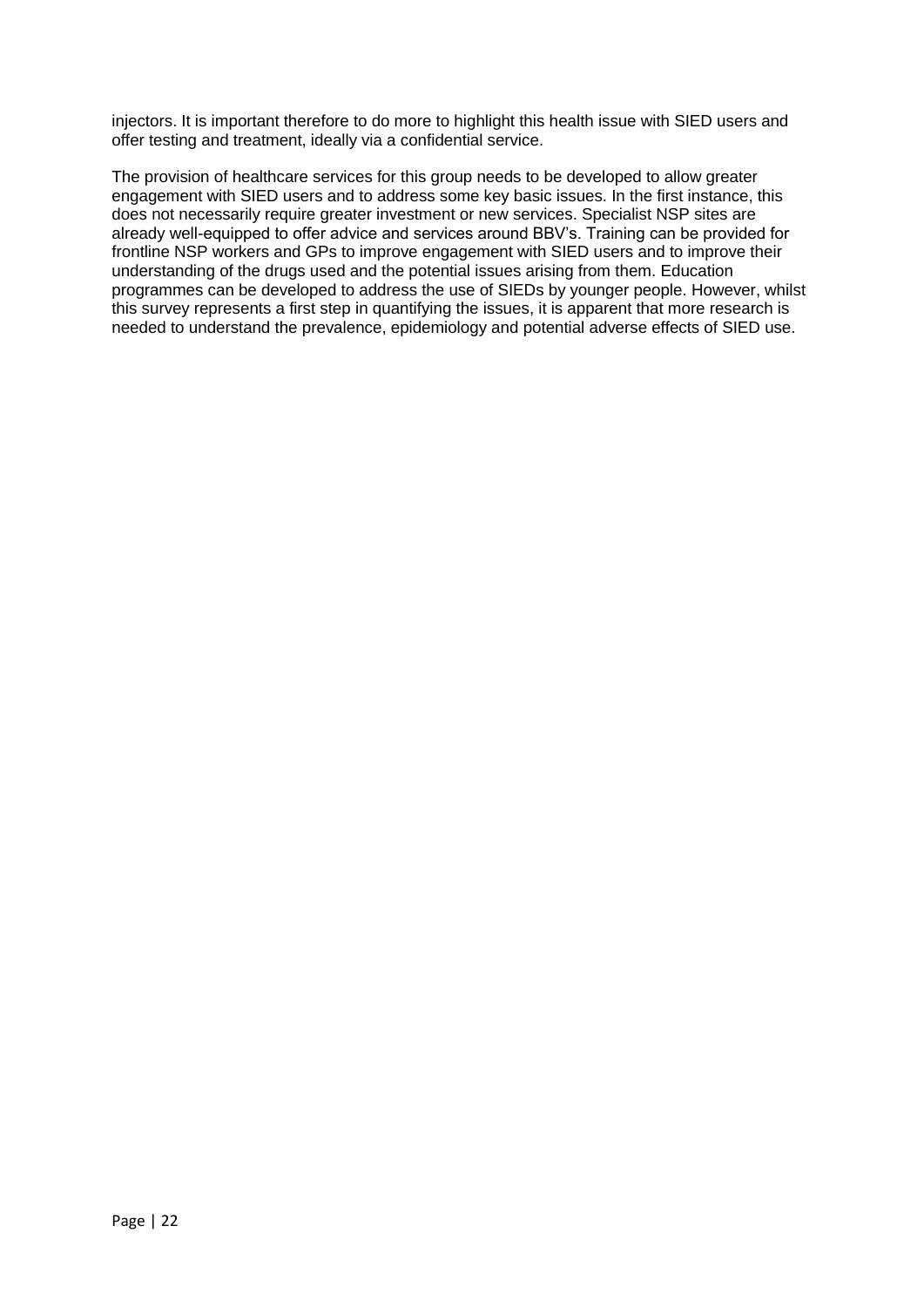#### **References**

- 1. Advisory Council on the Misuse of Drugs (2010) Consideration of the Anabolic Steroids. London (UK): The Stationery Office.
- 2. Basaria S. (2010) Androgen abuse in athletes: detection and consequences. The Journal of Clinical Endocrinology & Metabolism.;95:1533–1543
- 3. Bolding, G., Sherr, L., Maguire, M., & Elford, J. (1999). HIV risk behaviours among gay men who use anabolic steroids. Addiction, 94 (12), 1829– 1835.
- 4. Bolding, G., Sherr, L., & Elford, J. (2002). Use of anabolic steroids and associated health risks among gay men attending London gyms. Addiction, 97 (2), 195–203.
- 5. Braunstein, G.D. (1993) Gynecomastia. New England Journal of Medicine 328:490-495 DOI: 10.1056/NEJM199302183280708
- 6. Burton, C. (1996). Anabolic steroid use among the gym population in Clwyd. Pharmaceutical Journal, 256, 557–559.
- 7. Bush, K., Kivlahan, D.R., McDonell, M.B., Fihn, S.D., Bradley, K.A., The AUDIT alcohol consumption questions (AUDIT-C): an effective brief screening test for problem drinking. Ambulatory Care Quality Improvement Project (ACQUIP). Alcohol Use Disorders Identification Test. Arch Intern Med. 158(16):1789–95. doi: 10.1001/archinte.158.16.1789.
- 8. Chivite-Mathews, N., Richardson, A,. O'Shea, J., Becker, J., Owen, N., Roe, S. & Condon, J. (2005). Drug Misuse Declared: Findings from the 2003/04 Crime Survey for England and Wales.
- 9. Crampin, A. C., Lamagni, T. L., Hope, V. D., Newham, J. A., Lewis, K. M., Parry, J. V., & Gill, O. N. (1998). The risk of infection with HIV and hepatitis B in individuals who inject steroids in England and Wales. Epidemiology and Infection, 121 (2), 381–386.
- 10. Drug Misuse Declared: Findings from the 2012/13 Crime Survey for England and Wales July 2013
- 11. Evans-Brown, M.J, & McVeigh, J. (2009a). Anabolic steroid use in the general population of the United Kingdom. In V. Møller, P. Dimeo & M.McNamee, (Eds.), Elite sport, doping, and public health (pp. 75–97). Odense, Denmark: University of Southern Denmark Press.
- 12. Evans-Brown, M.J., Dawson, R.T. Chandler, M., McVeigh, J. (2009b) Use of melanotan I and II in the general population. British Medical Journal 338:b566 DOI: <http://dx.doi.org/10.1136/bmj.b566>
- 13. Evans-Brown, M.J, Kimergard, A. & McVeigh, J. (2009c) Elephant in the room? The methodological implications for public health research of performance-enhancing drugs derived from the illicit market. Drug Testing and Analysis July:1(7) 323-326 DOI: 10.1002/dta.74
- 14. Evans-Brown, M.J., McVeigh, J., Perkins, C. & Bellis, M.A. (2012) Human Enhancement Drugs: The Emerging Challenges to Public Health. Centre for Public Health, Liverpool John Moores University.
- 15. Fletcher, A., Calafat, A., Pirona, A. & Olszewski, D. (2010), 'Young people, recreational drug use and harm reduction', in European Monitoring Centre for Drugs and Drug Addiction (EMCDDA), Harm reduction: evidence, impacts and challenges, Rhodes, T. & Hedrich, D. (eds), Scientific Monograph Series No. 10, Publications Office of the European Union, Luxembourg.
- 16. Foss, G. L., & Simpson, S. L. (1959). Oral methyltestosterone and jaundice. British Medical Journal, 1 (5117), 259–263.
- 17. Gill, V., Hawkins, V., Mnadalia, D., Whalley, R. & Fuller, E. (Ed) (2012) Smoking Drinking and Drug Use Among Young People in England 2011. NatCen Social Research
- 18. Grace, F. M., Baker, J. S., & Davies, B. (2001). Anabolic androgenic steroid use in recreational gym users: a regional sample of the Mid-Glamorgan area. Journal of Substance Use, 6 (3), 189–195.
- 19. Grimes, D. A., Lopez, L. M., Gallo, M.F., Halpern, V., Nanda, K., & Schulz, K. F. (2007). Steroid hormones for contraception in men. Cochrane Database of Systematic Reviews (Online), (2), CD004316.
- 20. Herring R, Thom B, Beccaria F, Kolind T, & Moskalewicz J. (2010) 'Alcohol harm reduction in Europe', in Rhodes,T, Hedrich, D (eds) Harm Reduction: Evidence, Impacts